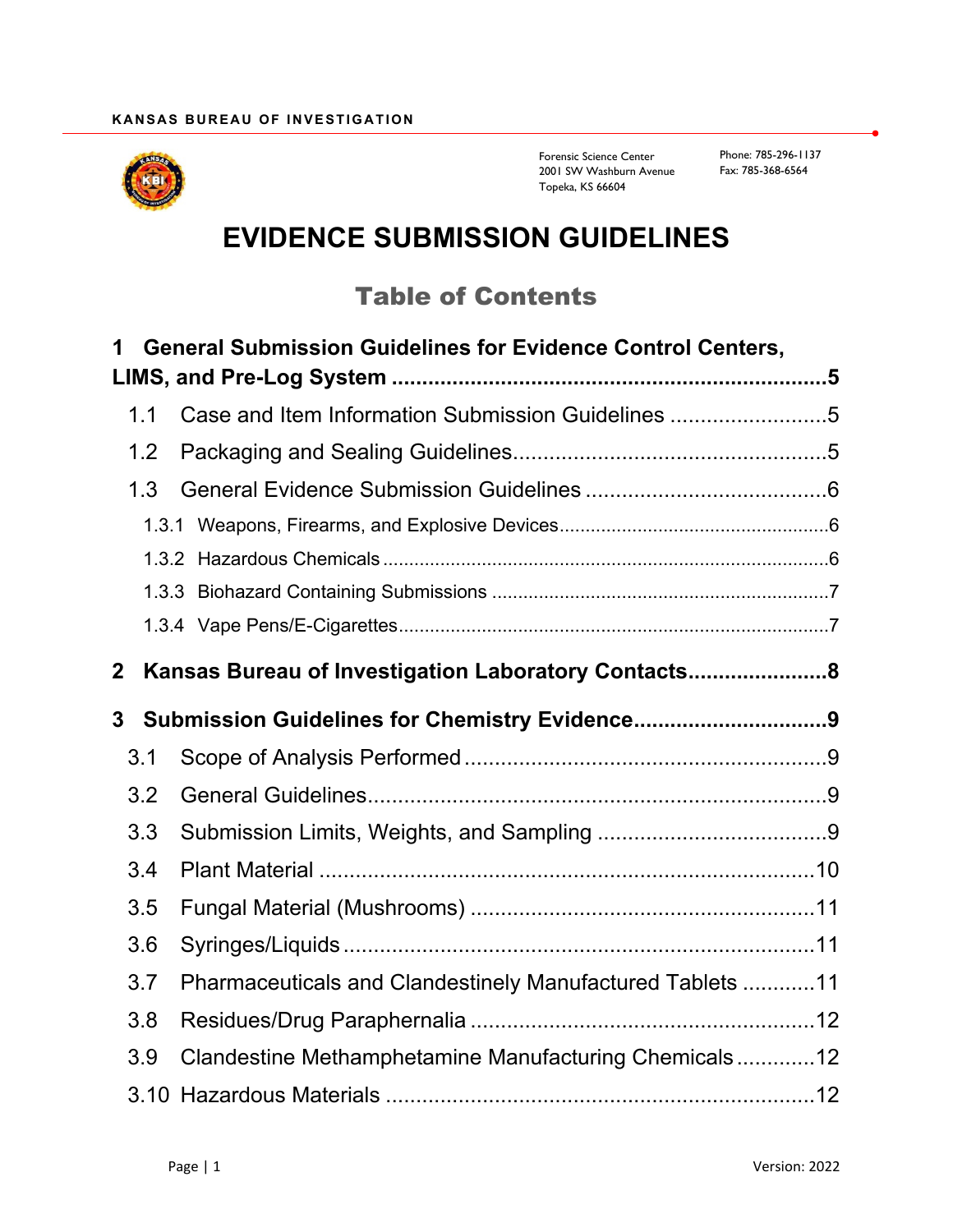| 4            |     | Submission Guidelines for Firearm and Toolmark Evidence  14           |  |
|--------------|-----|-----------------------------------------------------------------------|--|
|              | 4.1 |                                                                       |  |
|              | 4.2 |                                                                       |  |
|              | 4.3 |                                                                       |  |
|              |     |                                                                       |  |
|              |     | 4.3.2 Clothing Items for Muzzle-to-Garment Distance Determination: 14 |  |
|              |     | 4.3.3 Items Requesting Physical Fit/ Fracture Match Analysis: 14      |  |
| 5            |     | Submission Guidelines for Latent Print Evidence 15                    |  |
|              | 5.1 |                                                                       |  |
|              | 5.2 |                                                                       |  |
| 6            |     | <b>Submission Guidelines for Footwear and Tire Track Evidence16</b>   |  |
|              |     |                                                                       |  |
| $\mathbf{7}$ |     | Submission Guidelines for Toxicology Evidence 17                      |  |
|              | 7.1 |                                                                       |  |
|              | 7.2 |                                                                       |  |
| 8            |     |                                                                       |  |
|              |     |                                                                       |  |
|              | 8.2 |                                                                       |  |
|              | 8.3 |                                                                       |  |
|              | 8.4 |                                                                       |  |
|              | 8.5 |                                                                       |  |
|              | 8.6 |                                                                       |  |
| 9            |     | Submission Guidelines for Materials/Trace Evidence21                  |  |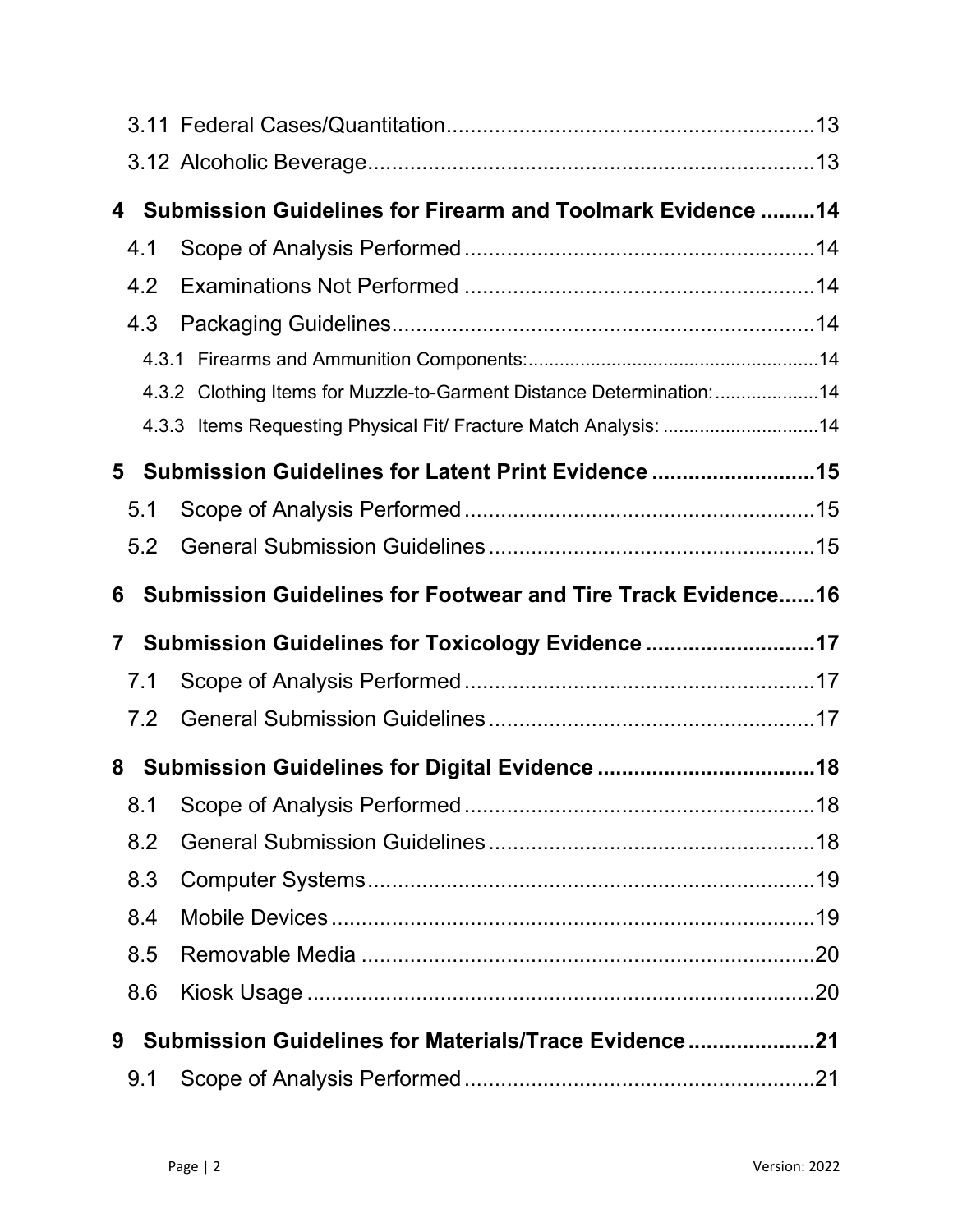| 9.2.4 General Submission Guidelines for Clothing and Other Objects 23 |  |
|-----------------------------------------------------------------------|--|
| 9.3                                                                   |  |
| 9.4                                                                   |  |
|                                                                       |  |
| Items Requiring Physical Fit/Fracture Match Analysis 25<br>9.5        |  |
|                                                                       |  |
| 10 Submission Guidelines for Bloodstain Pattern Analysis 26           |  |
|                                                                       |  |
|                                                                       |  |
|                                                                       |  |
|                                                                       |  |
|                                                                       |  |
|                                                                       |  |
|                                                                       |  |
| 11.5 Initial Submissions (consultation not required)28                |  |
| 11.6 Second Submissions (Consultation is required)29                  |  |
|                                                                       |  |
|                                                                       |  |
|                                                                       |  |
| 12 Notice to KBI Forensic Science Laboratory Customers32              |  |
|                                                                       |  |
|                                                                       |  |
|                                                                       |  |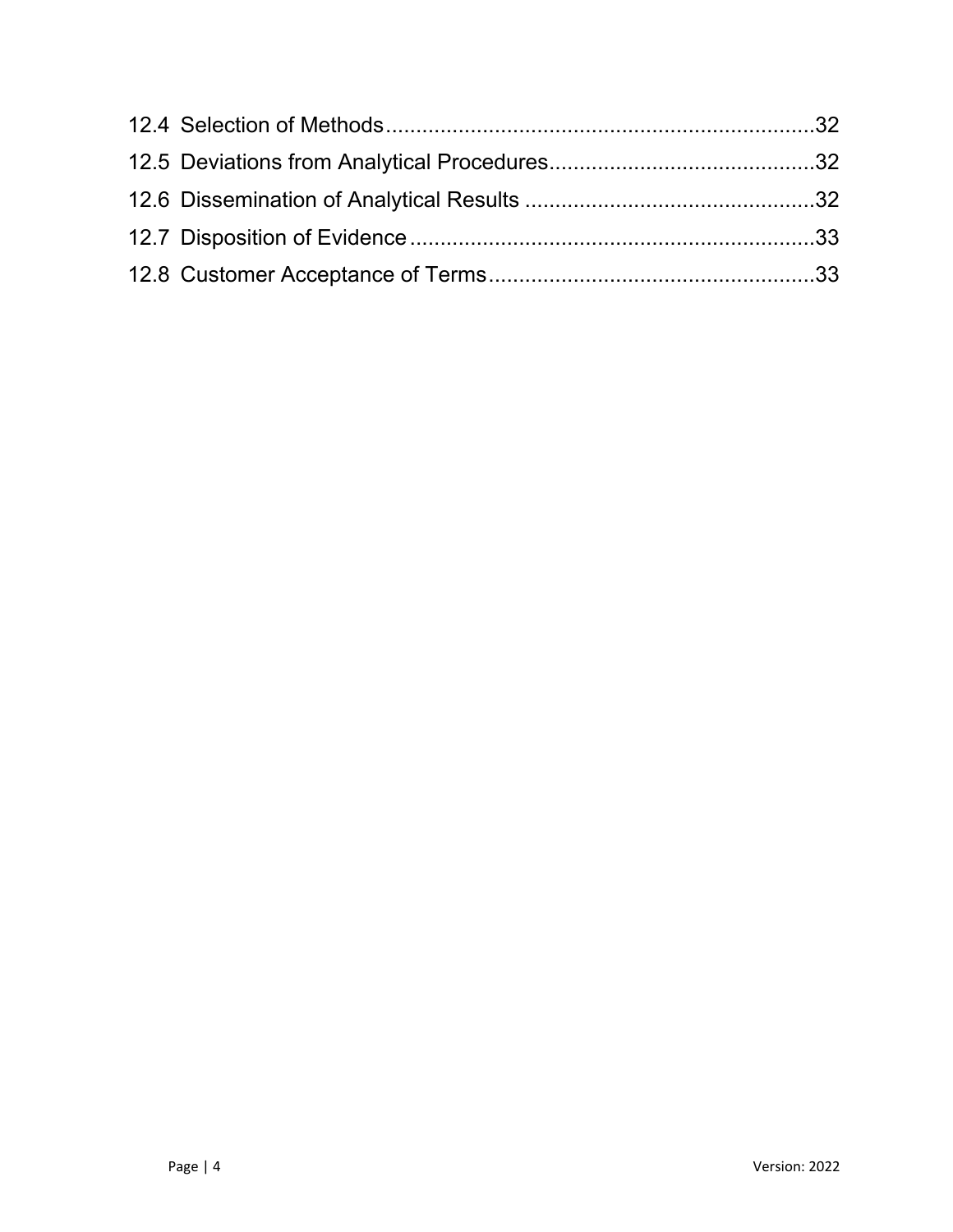## <span id="page-4-0"></span>**1 General Submission Guidelines for Evidence Control Centers, LIMS, and Pre-Log System**

The KBI Forensic Science Laboratory accepts and examines evidence at no cost pertaining to all types of criminal cases from misdemeanors to felonies from qualified customers. All submissions should be connected to criminal investigations. Submissions will not be accepted from private individuals or corporations. The following describes the general requirements for submitting evidence to the laboratory. Refer to discipline specific evidence submission guidelines for additional instructions and limitations regarding evidence submission for specific testing.

## <span id="page-4-1"></span>**1.1 Case and Item Information Submission Guidelines**

Critical case information is entered into the Laboratory Information Management System (LIMS) when a case is submitted for analysis. This information can be entered by a KBI Evidence Control Center (ECC) Evidence Technician or can be entered by the contributing agency utilizing the LIMS Pre-Log System. An Evidence Custody Receipt (ECR) should accompany submitted evidence and contain the following information.

- Contributing agency case number, agency name, and originating agency identifier (ORI)
- County of offense, date of offense, and date items were collected
- Investigator name and contact information to include phone number and email address
- Victim name(s), suspect name(s), elimination name(s) and all available identifying information for the individuals such as DOB, SSN, DL, etc.
- Address and attention name destination for the Laboratory Report
- A list of each individual item submitted, with a description of the item, including relationships to victims/suspects/elimination, and the requested examinations.
- (Refer to Packaging and Sealing Guidelines and General Evidence Submission Guidelines below for more information regarding item submission.)

#### <span id="page-4-2"></span>**1.2 Packaging and Sealing Guidelines**

Each case must be submitted and packaged separately. A single shipping container may be utilized to hold multiple cases.

- Items should be individually packaged, with the package marked for identification purposes, sealed, and grouped prior to submission by the type of exam to be conducted.
- (Exceptions: Latent print lifts or cartridge cases collected from a single item or in the same general area or swabs from the same area)
- Evidence should be packaged and stored in a manner which reduces the risk of loss, cross transfer, contamination and/or deleterious change.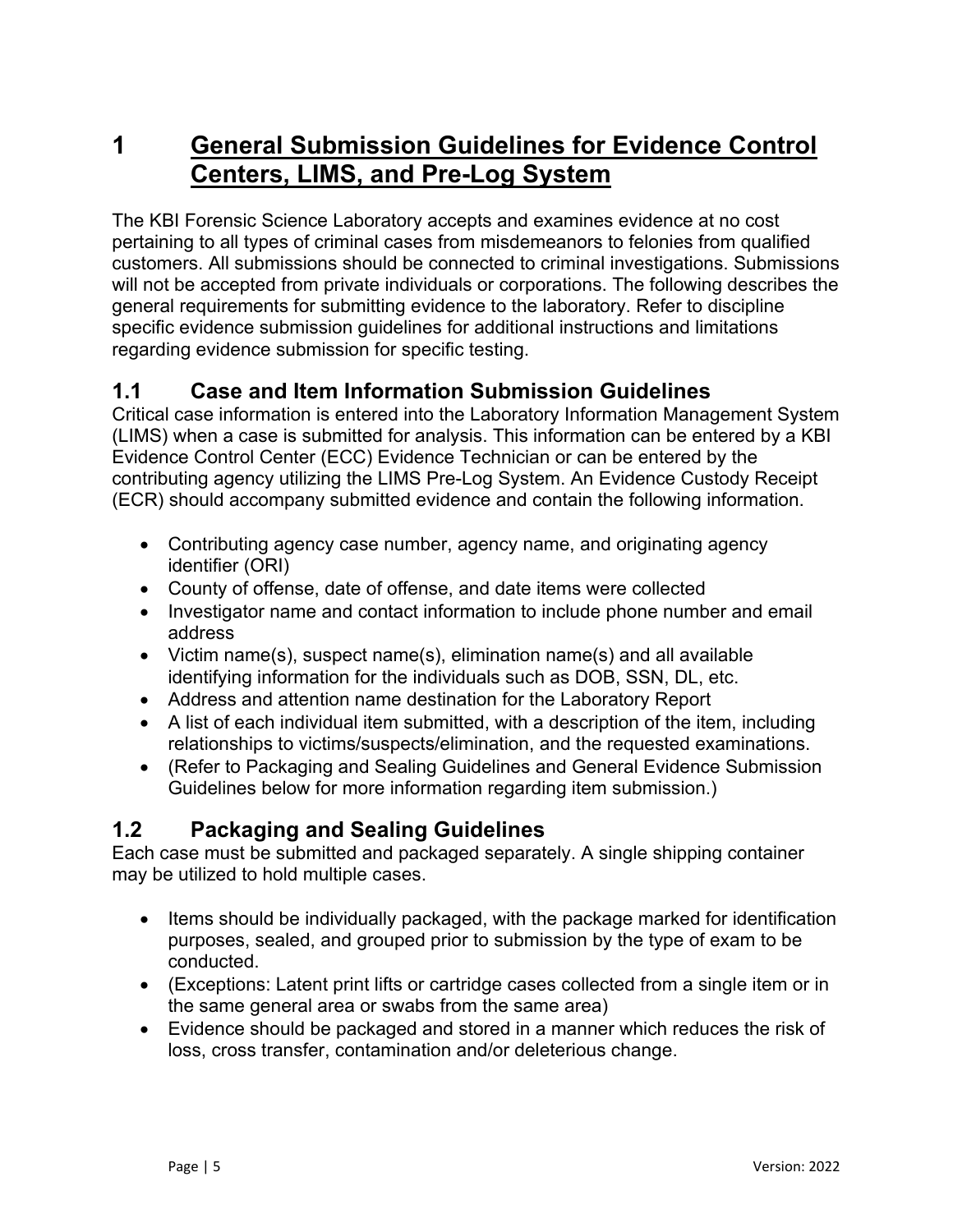- o Evidence should not be packaged in containers which have remnants of evidence tape, markings or unique identifiers from submissions in other unrelated cases.
- $\circ$  Use packaging materials that are sufficiently larger than the evidence they contain to allow examiners room to easily reseal the evidence after they have completed their analysis of the evidence.
- o Items for biology **SHOULD NOT** be packaged in plastic.
- Items of evidence submitted to the KBI must be properly sealed.
	- o A container is properly sealed only if its contents cannot readily escape and only if entering the container results in obvious damage/alteration to the container or its seal.
	- o Seals may be made using tamper indicating evidence tape, heat sealing of plastic bags, or tamper resistant adhesive seals. (e.g. manufacturer sealed flaps and joints of envelopes, bags, and boxes and field sealed evidence bags)
	- o All evidence tape seals, heat seals, and field seals must have at a minimum the initials or identifying mark of the individual making the seal. (It is recommended but not required that the markings on the seal traverse the boundary between the seal and the packaging)

## <span id="page-5-0"></span>**1.3 General Evidence Submission Guidelines**

All evidence must be packaged to maintain the integrity of the evidence, chain of custody, and safety of future handlers.

#### <span id="page-5-1"></span>1.3.1 Weapons, Firearms, and Explosive Devices

 All firearms must be unloaded and rendered safe. If ammunition is packaged with the firearm it should not be loose but be secured in such a way that it will not pose a future hazard through handling.

(If a firearm cannot be unloaded prior to submission a Firearms Examiner should be contacted to assist in the safe submission of the item)

- The container holding the weapon must state that the firearm is unloaded or a statement will be required by the customer to the Evidence Technician declaring the safety of the firearm before submission of the evidence can occur.
- No live explosives or explosive devices will be accepted for examination. Any potentially harmful device must be rendered safe before it will be accepted by the Evidence Technician.

## <span id="page-5-2"></span>1.3.2 Hazardous Chemicals

Many very potent designer drugs have a similar appearance or are mixed with commonly encountered controlled substances in powder form.

- Powder material should be double-bagged (evidence sealed in a plastic bag that is sealed within another plastic bag).
- All items containing suspected fentanyl or other potent designer drugs should be marked as such and the Evidence Control Center should be notified prior to these items being submitted.

Additionally it is strongly recommended that:

Field testing not be conducted on suspicious samples.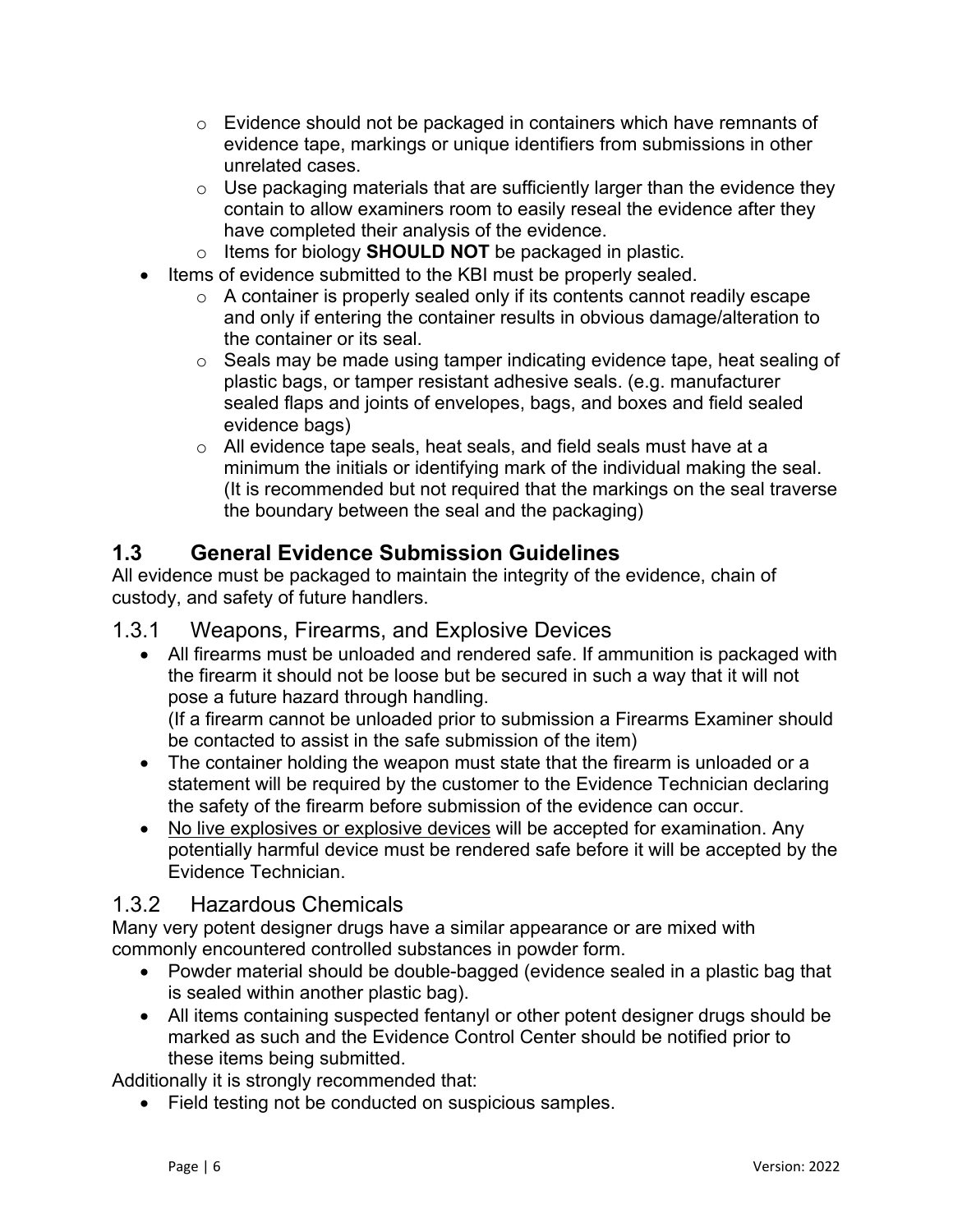- Agencies should have in place and follow policies and safety procedures to protect their personnel from exposure to these dangerous materials.
- Agencies should provide their personnel with appropriate Personal Protective Equipment.(PPE)

#### <span id="page-6-0"></span>1.3.3 Biohazard Containing Submissions

- All containers with evidence which may pose a biohazard threat should be clearly labeled as such.
	- o Clothing, bedding, and other items containing body fluids should be dried prior to submission.
- "Sharps" (e.g. knifes, syringes, etc.) should be properly packaged in protective containers prior to submission. Syringes will not be routinely examined. Any liquid contained in a syringe should be transferred to a sample vial and submitted for analysis.

(Exceptions must be approved by the Section Supervisor or their designee)

#### <span id="page-6-1"></span>1.3.4 Vape Pens/E-Cigarettes

- When possible, only submit the cartridge or portion of the vape pen/e-cigarette containing the material to be vaporized.
- Batteries should be removed to prevent fire/explosion hazards.
- If battery removal is not possible, place item in a metal can for submission.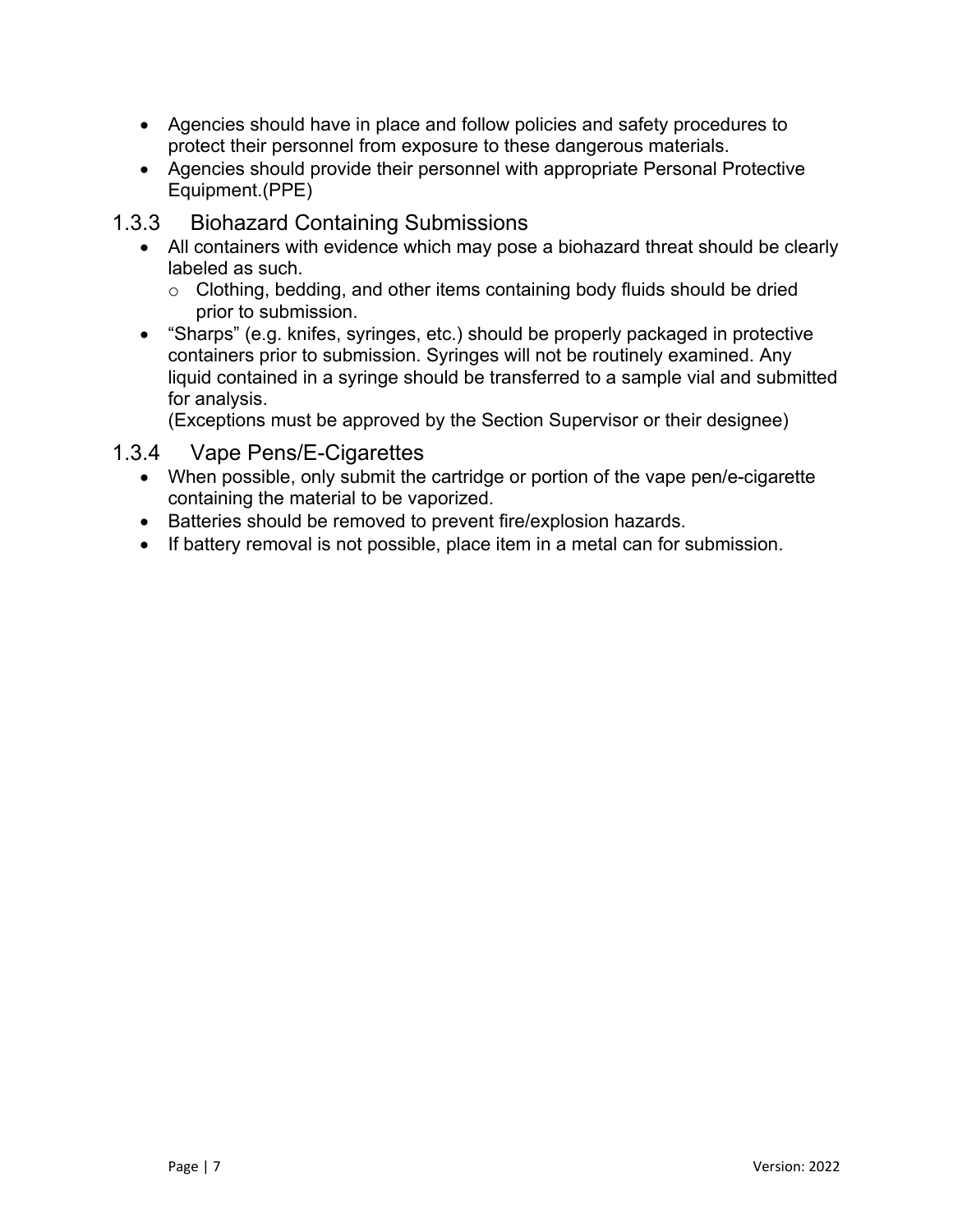# <span id="page-7-0"></span>**2 Kansas Bureau of Investigation Laboratory Contacts**

| <b>Forensic Science Center</b>       | <b>Great Bend Regional Laboratory</b> |
|--------------------------------------|---------------------------------------|
| 2001 SW Washburn Ave.                | 625 Washington                        |
| Topeka, Kansas 66604                 | Great Bend, Kansas 67530              |
| (785) 296-1137                       | (620) 603-7112                        |
|                                      |                                       |
| <b>Pittsburg Regional Laboratory</b> | Kansas City Regional Laboratory       |
| 821 N. Broadway                      | 7250 State Avenue                     |
| Pittsburg, Kansas 66762              | Kansas City, Kansas 66112             |
| (620) 308-7576                       | (913) 942-3000                        |
|                                      |                                       |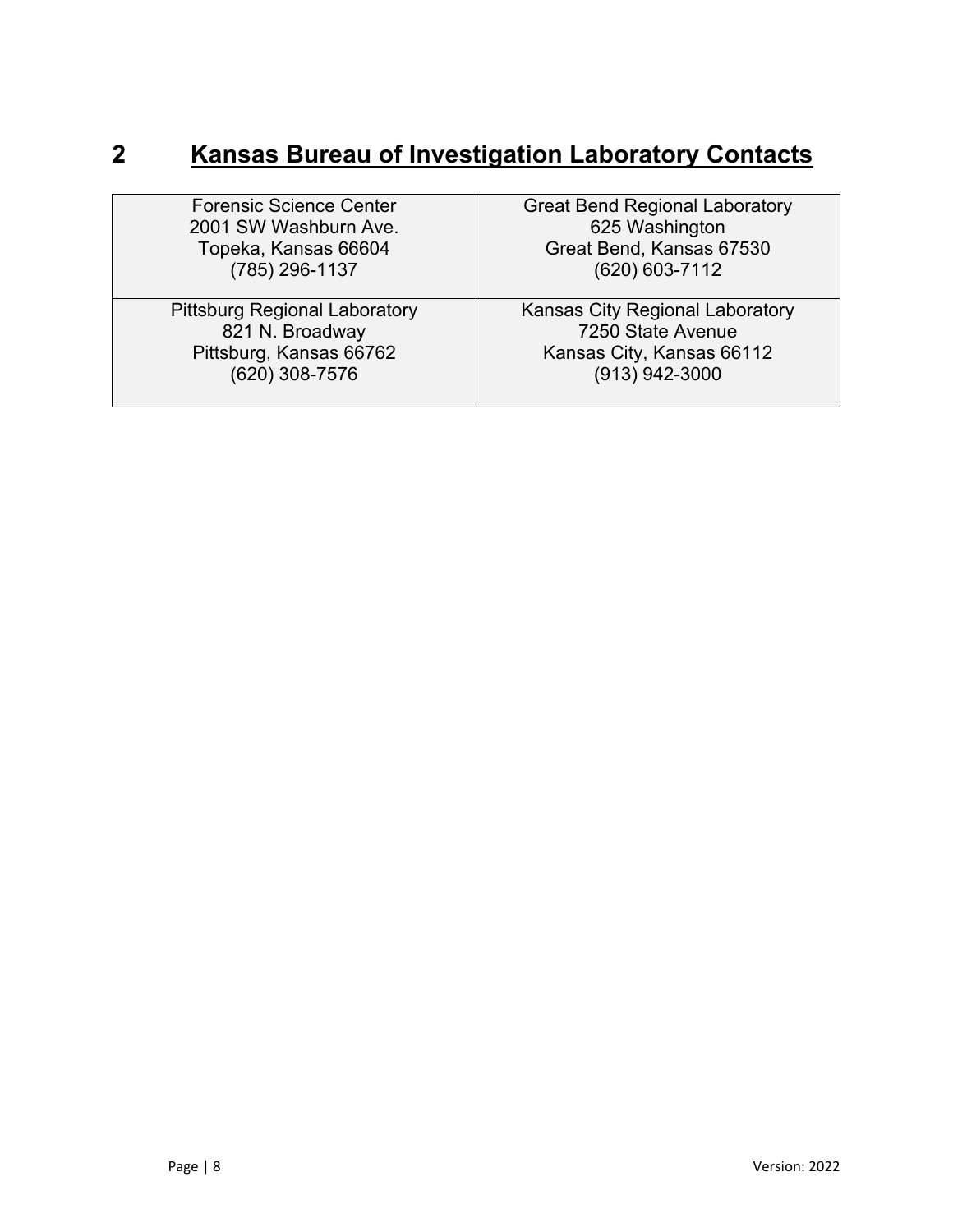## <span id="page-8-0"></span>**3 Submission Guidelines for Chemistry Evidence**

### <span id="page-8-1"></span>**3.1 Scope of Analysis Performed**

The KBI Chemistry Section conducts examination of evidence for the presence of controlled substances, clandestine manufacture of controlled substances, general chemical unknowns and alcoholic beverages.

The Chemistry Section receives a high volume of submissions. The section must balance customer needs with available resources to provide customers with the highest quality service and shortest turnaround times. Scientists use their experience and training in selecting which items are tested based on a variety of factors including, but not limited to: information provided by the customer as to the relevance of items, amounts of material relative to sentencing thresholds, speed of testing, etc.

Customers are encouraged to contact the laboratory and ask for a forensic scientist in the chemistry section for assistance in determining which items of evidence to submit.

### <span id="page-8-2"></span>**3.2 General Guidelines**

- Requested biology examinations must be performed prior to chemistry analysis and will delay examination completion. Drug evidence is not routinely accepted for biology examinations. If there are circumstances that a biology exam is needed, approval from the Biology supervisor(s) or laboratory director is required prior to submission of the evidence.
- Items requiring latent print examination should be packaged separately from drug evidence and listed separately on the ECR, if possible (example – separate drug containers from the substance and package them as separate items).
- If multiple suspects are associated with the case, clearly mark on the ECR and/or evidence packaging which items are associated with each suspect.
- Clearly indicate any probable cause items on the ECR.
- Generally, evidence should be submitted as soon as possible, at least 60 days prior to the first court date.
- Notify the laboratory of known court dates either upon submission of the evidence or as soon as possible.
	- o **Rush case(s): provide two weeks' notice and limit to 1 item of evidence for each charge.**
- If analysis is no longer required for a case, please notify the laboratory as soon as possible.

## <span id="page-8-3"></span>**3.3 Submission Limits, Weights, and Sampling**

• The KBI laboratories have limited space for holding large amounts of drug evidence. The laboratory must be contacted at least one day prior to submitting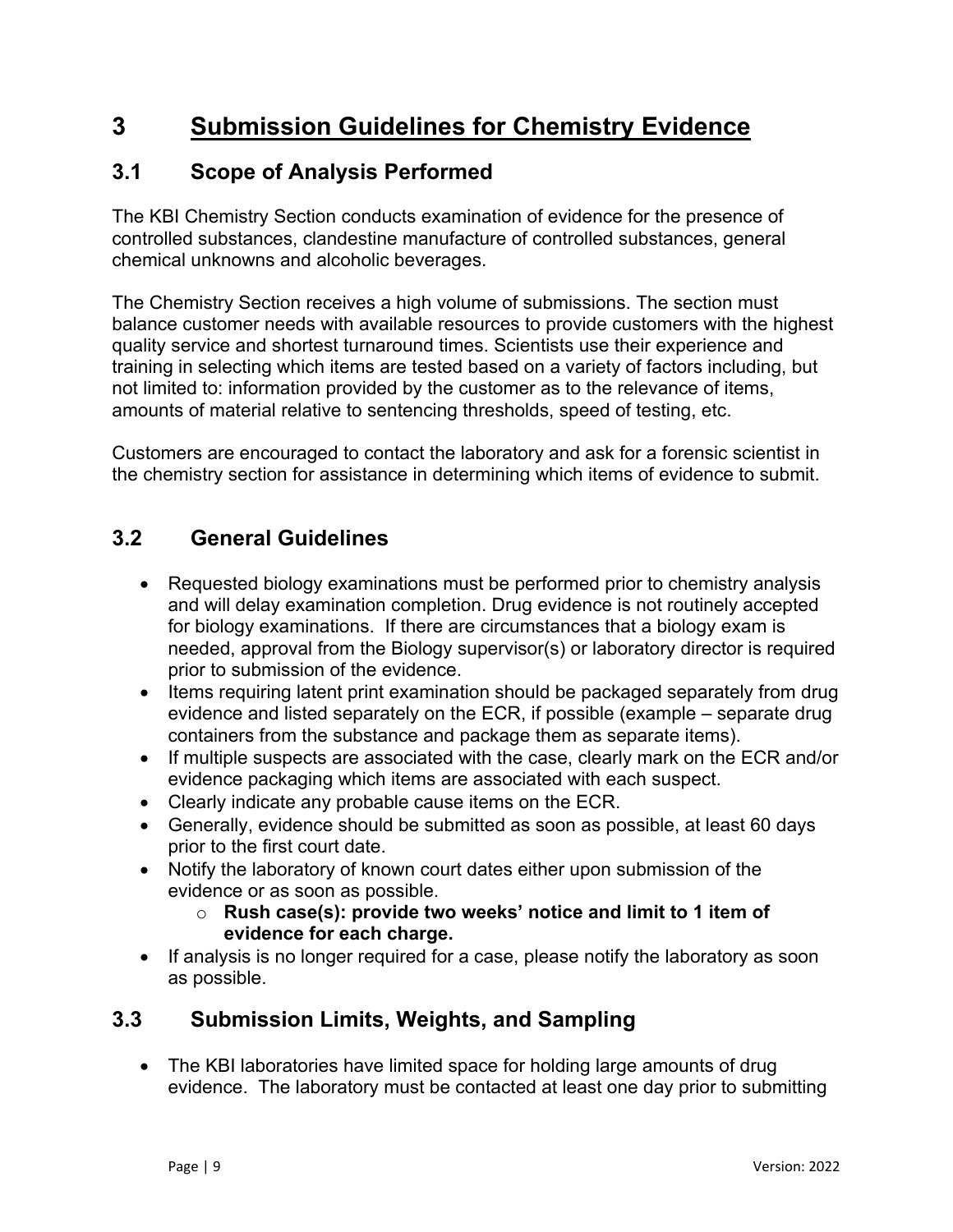a large amount of evidence for special arrangements to be made. The following amounts are considered large:

- $\circ$  A single item weighing more than 25 pounds
- o A total weight of all submitted evidence of more than 50 pounds
- o A single item larger than an airline carry-on bag, i.e. a bag with the following dimensions or larger:  $24" \times 16" \times 10"$  or a total length + width + height of 50".
- Generally the laboratory will work to the highest statutory weight limit for each type of drug submitted.
- If the drug does not have a statutory weight limit, or the weight of the drug does not reach the lowest statutory weight, only one unit will be tested.
- In some cases the Chemistry Section may utilize a scientific sampling plan known as hypergeometric sampling. This plan is based on a mathematical formula which ensures uniformity in the sampling process and meets the KBI Laboratory accreditation standards.

State of Kansas severity level (SL) thresholds for distribution and manufacture pursuant to KSA 21-57 are as follows:

\* Please follow the link to access the most current sentencing guidelines: <http://www.sentencing.ks.gov/>

| <b>Methamphetamine or Heroin</b>                 | <b>Marijuana Violations</b>                        |
|--------------------------------------------------|----------------------------------------------------|
| SL 4: Less than 1 gram                           | SL 4: Less than 25 grams                           |
| SL 3: At least 1 gram but less than 3.5<br>grams | SL 3: At least 25 grams but less than<br>450 grams |
| SL 2: At least 3.5 grams but less than           | SL 2: At least 450 grams but less than             |
| 100 grams                                        | 30 kilograms                                       |
| SL 1: 100 grams or more                          | SL 1: 30 kilograms or more                         |
|                                                  |                                                    |
|                                                  |                                                    |
| <b>Other Controlled Substances</b>               | <b>Marijuana Cultivation (plant count)</b>         |
| SL 4: Less than 3.5 grams                        | SL 3: More than 4 but fewer than 50                |
| SL 3: At least 3.5 grams but less than           | SL 2: More than 50 but less than 100               |
| 100 grams                                        | SL 1: More than 100                                |
| SL 2: At least 100 grams but less than 1         |                                                    |
| kilogram                                         |                                                    |
| SL 1: 1 kilogram or more                         |                                                    |

#### <span id="page-9-0"></span>**3.4 Plant Material**

- **DO NOT** submit wet plant material to the laboratory, as it is a health hazard.
- Seal recently dried plant material in paper bags.
- Submit a sample (approximately 1 gram) from a large plant instead of the entire plant.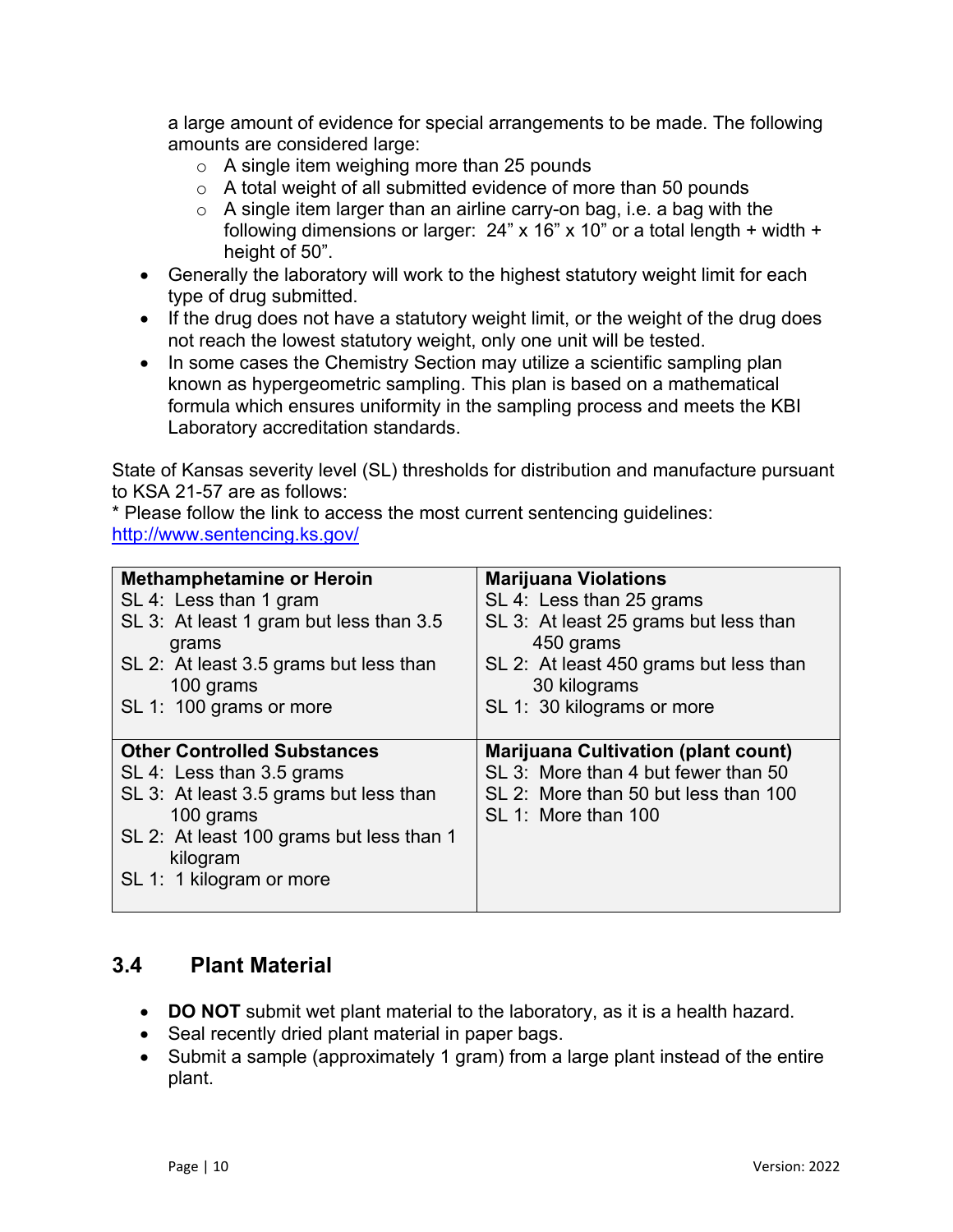- Package and seal each plant, or plant sample, separately. Do not submit only the roots of a plant; the roots do not contain any statutory controlled substance. If only the stem and root portion of a plant are present, it will be considered a residue. Remove any soil from the plant prior to packaging so as not to degrade the plant.
- Please contact the laboratory in your service area for guidance to determine the number of plant samples needed for submission.

#### **For vegetation material submitted for quantitation of THC**:

- $\circ$  Items of vegetation should have a net weight of at least 5 grams to be considered for quantitation analysis. Items less than 5 grams with extenuating circumstances may be accepted at the approval of the Chemistry supervisor or designee.
- o Appropriate paperwork for the legal possession of hemp must be submitted to the lab before items will be analyzed. Paperwork may accompany the item(s) at the time of submission or may be emailed to the Chemistry supervisor.

#### <span id="page-10-0"></span>**3.5 Fungal Material (Mushrooms)**

- DO NOT submit wet fungal material to the laboratory, as it is a health hazard.
- Seal recently dried fungal material in paper bags.

#### <span id="page-10-1"></span>**3.6 Syringes/Liquids**

- NOTE: Syringes with needles **WILL NOT** be accepted without prior approval by the Section Supervisor. There are two options available:
	- $\circ$  If the syringe contains liquid, that liquid can be placed in a sealed glass vial and the liquid may be submitted to the laboratory.
	- $\circ$  The needle is removed and the remaining parts of the syringe are submitted. The needle must be pulled completely from the syringe so no exposed metal from the needle remains and the ECR must state that the needle has been removed.

**DO NOT** package liquids in metal cans, pill bottles, or plastic bags. Use a container appropriate for liquids (e.g., screw-top vials or specimen jars). Please contact the laboratory in your service area for guidance.

#### <span id="page-10-2"></span>**3.7 Pharmaceuticals and Clandestinely Manufactured Tablets**

- Non-controlled pharmaceuticals should not be submitted to the laboratory.
- If an item contains tablets or capsules that do not have a pharmaceutical logo identifier and are visually consistent (same color, shape, and size), a representative sample of the tablets or capsules may be examined and reported on.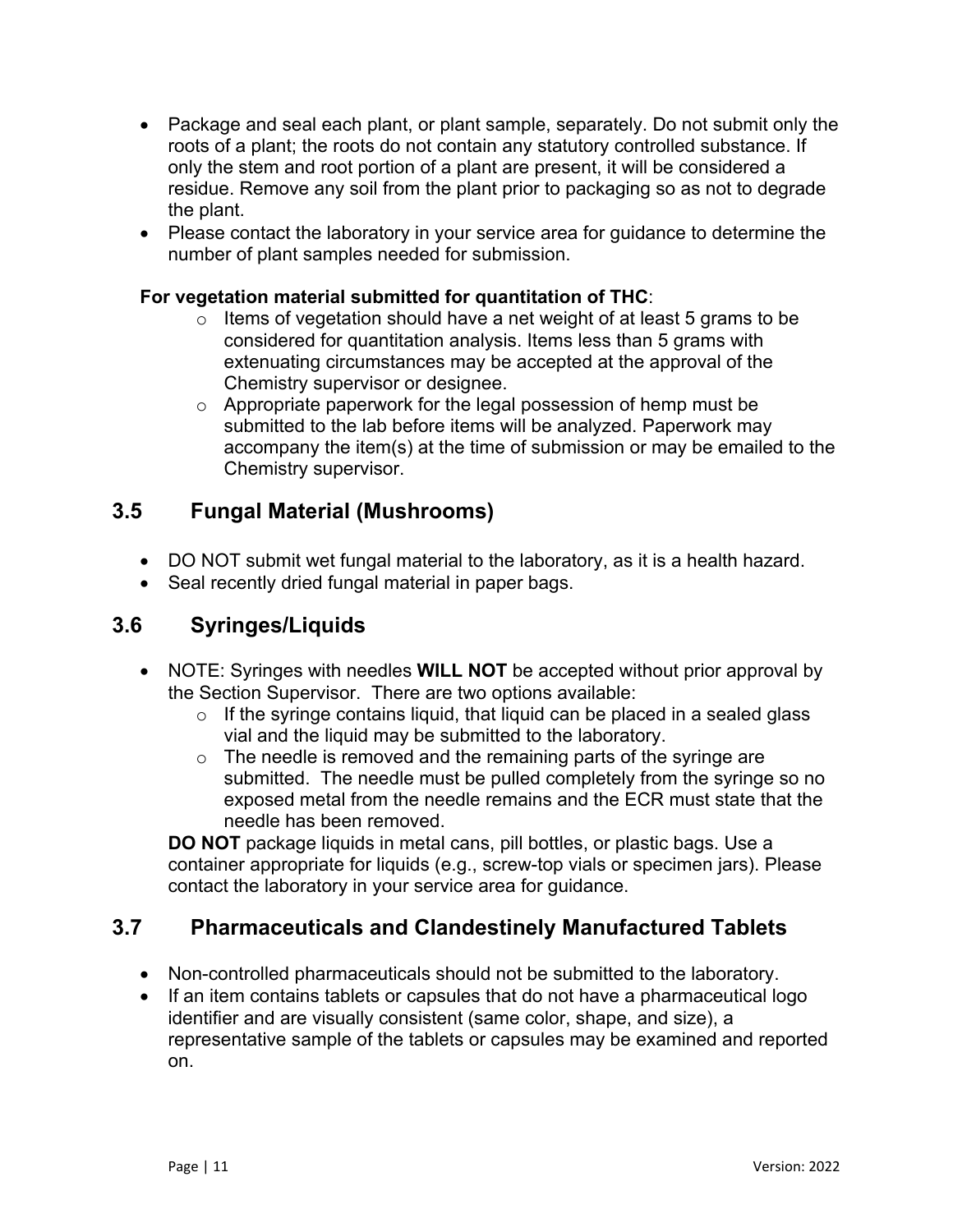## <span id="page-11-0"></span>**3.8 Residues/Drug Paraphernalia**

- Only one paraphernalia item per suspect will be considered for analysis.
- If there is no weighable material, only one residue item per substance type will be analyzed (e.g., one plant residue and one powder residue).
- **DO NOT** FIELD TEST RESIDUES OR PARAPHERNALIA before submitting to the laboratory for analysis.
- Clearly describe the paraphernalia items on the ECR.
- Remove any water from "bongs" or smoking devices prior to submitting. Do not submit the water removed from an item.
- When possible submit only the removable bowl portion of large smoking devices.
- **DO NOT** submit ashtrays.
- **DO NOT** submit currency for analysis unless there is visible residue or weighable substance.
- Only submit the evidence to be analyzed and hold other miscellaneous items such as lighters or boxes of rolling papers. Example: If you find vegetation on a plate, submit the vegetation and hold the plate, etc.

#### <span id="page-11-1"></span>**3.9 Clandestine Methamphetamine Manufacturing Chemicals**

- Place ample samples of liquids in leak proof containers. Fill vials 2/3 full.
- **DO NOT** seal bottles. Place closed bottles in bags and seal the bags.
- **DO NOT** submit lithium strips. Lithium is a fire hazard and will not be accepted by the KBI Laboratory.
- Clearly state on the ECR where the sample originated, do not submit an ECR that reads "Item 1A sample from Item 1," without describing Item 1.

#### <span id="page-11-2"></span>**3.10 Hazardous Materials**

Potentially hazardous materials, such as LSD, fentanyl compounds, and other potent designer drugs are dangerous or even fatal in small quantities. These types of chemicals will require special handling procedures as well as additional personal protective equipment, packaging, and labeling to prevent exposure.

Many of the hazardous materials have a similar appearance to other commonly encountered substances like cocaine, methamphetamine, and other controlled substances that are found in powder form and cannot be identified by appearance alone. These hazardous materials may also be incorporated in with other commonly encountered substances.

- **DO NOT FIELD TEST**. If field testing must be done, follow your agency's safety procedures.
- ITEMS MUST BE DOUBLE-BAGGED. Plastic bag or other plastic-type material for packaging is recommended. Ensure both layers of packaging are sealed.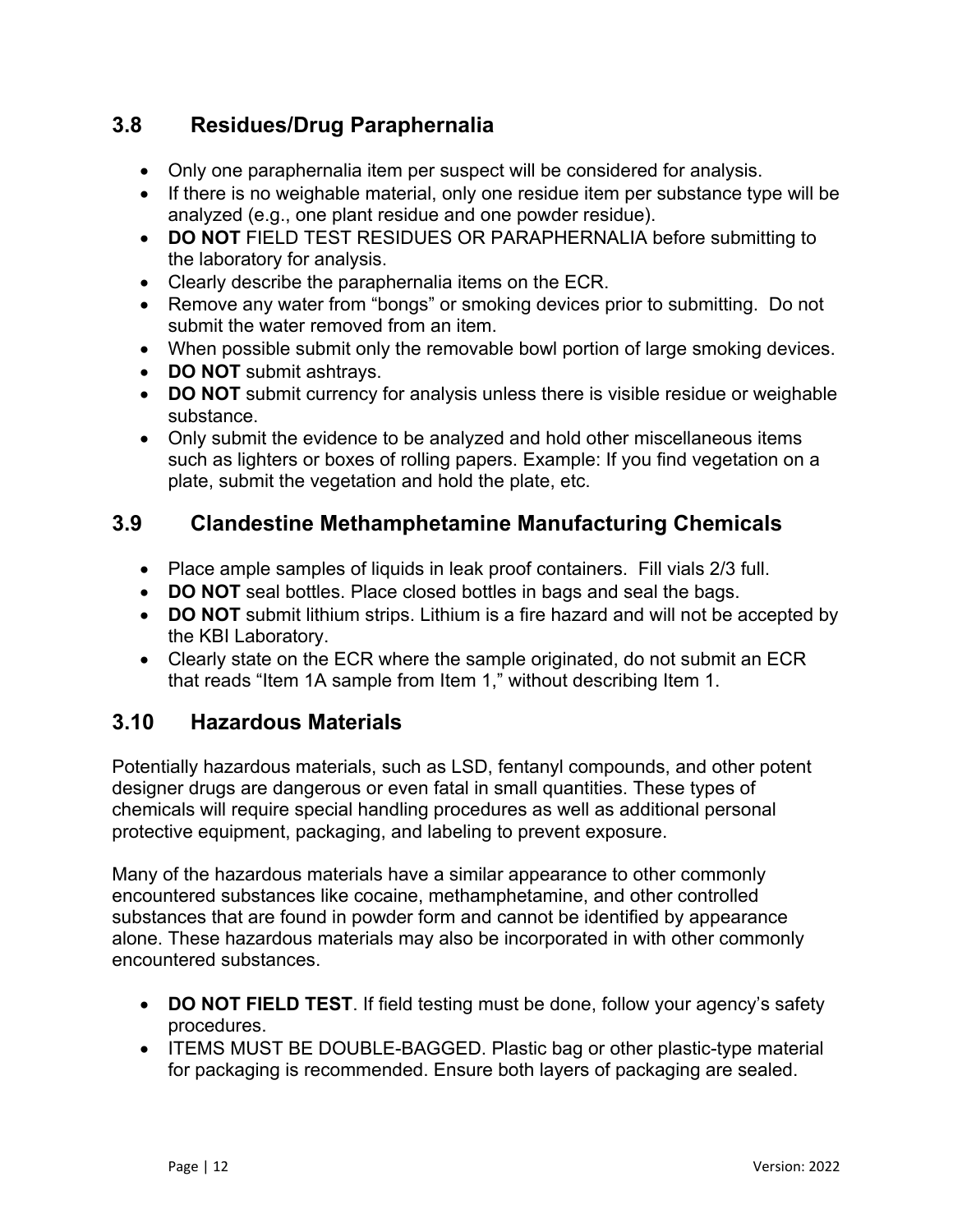• Items containing suspected fentanyl should be clearly marked to ensure safe handling. The KBI Evidence Control Center may apply additional warning labels upon receipt at the laboratory.

#### <span id="page-12-0"></span>**3.11 Federal Cases/Quantitation**

- The name and contact information of the federal prosecutor needs to accompany the request for analysis. Federal prosecution/sentencing guidelines are dependent on the amount of controlled substances present. The examiner will work with the prosecutor to determine what will be analyzed.
- Methamphetamine quantitations (quants) will only be performed on federal cases.

## <span id="page-12-1"></span>**3.12 Alcoholic Beverage**

- Must submit at least 4mL for quantitative analysis to be performed. Less than the minimum amount will be tested for ethanol identification only.
- **DO NOT** submit open containers of liquids if those containers cannot be sealed in a leak-proof manner. (Evidence tape is not leak-proof). Place samples of liquids from open containers in leak proof containers. The preferred container is a 1 ounce glass bottle with Teflon lined screw cap, secured against breakage/leakage during transport.
- If original containers are not submitted, include a description of the container from which the sample originated (for example: "Sample from 3.2 Bud Light can").
- Containers with intact factory seals may be submitted.
- Original containers with screw on lids that do not leak may be submitted.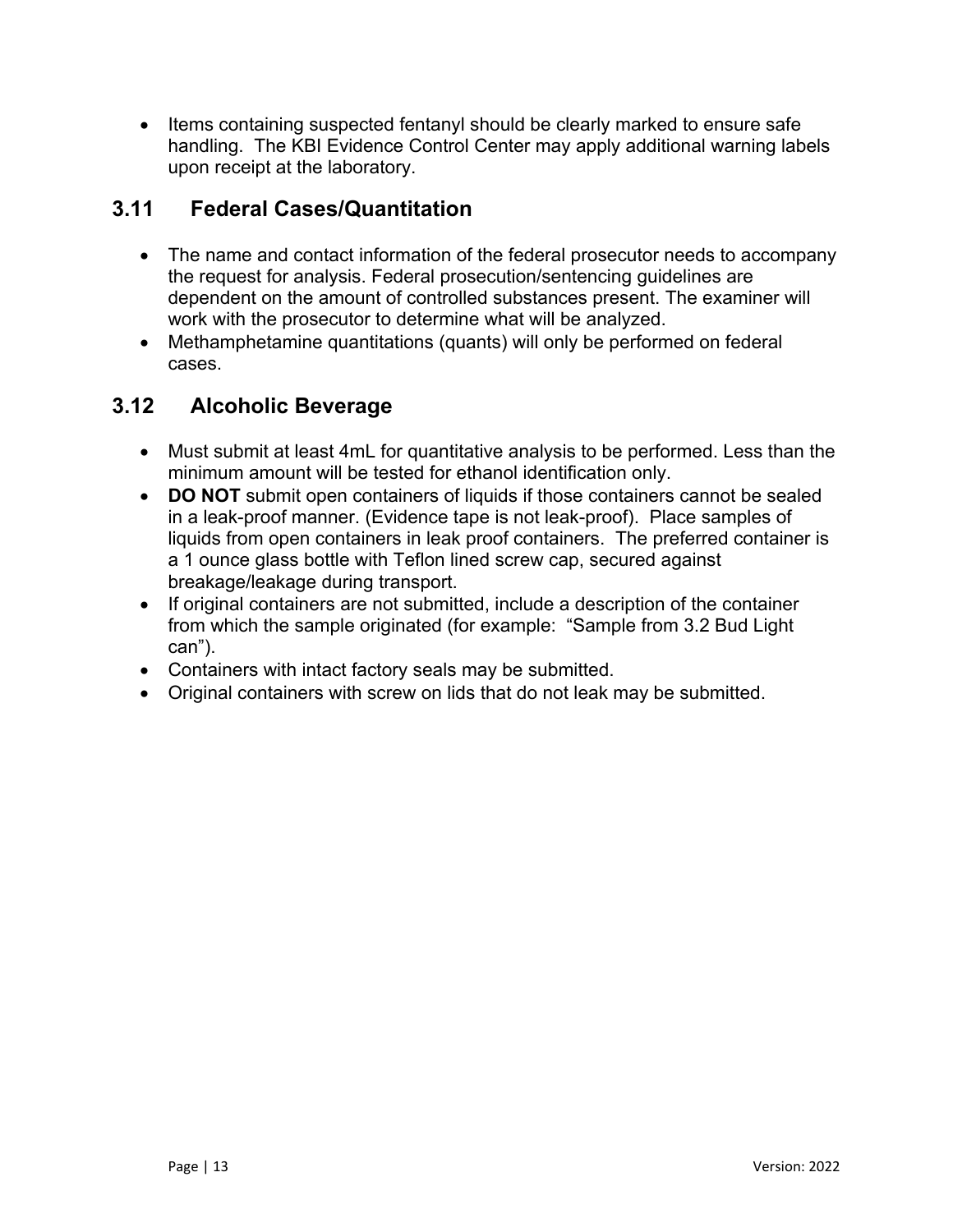## <span id="page-13-0"></span>**4 Submission Guidelines for Firearm and Toolmark Evidence**

## <span id="page-13-1"></span>**4.1 Scope of Analysis Performed**

The KBI Firearm and Toolmark Section examines firearms and ammunition components, tools and toolmarked items, firearms with obliterated serial numbers, fractured items and articles of clothing exhibiting gunshot patterns for a muzzle-togarment distance determination analysis.

### <span id="page-13-2"></span>**4.2 Examinations Not Performed**

 Examinations of photographs of suspected firearms or ammunition components

## <span id="page-13-3"></span>**4.3 Packaging Guidelines**

- <span id="page-13-4"></span>4.3.1 Firearms and Ammunition Components:
	- Firearms must be submitted unloaded
	- No loose ammunition should be packaged with a firearm
	- Firearms should be packaged with the actions open (zip-ties through the action typically suffice).
	- Magazines submitted should not be inserted into the firearm.
	- Firearms recovered in water should be brought to the KBI Forensic Science Laboratory while still submerged in the water, to prevent excessive rust. A firearms examiner will properly drain, dry and treat the firearm with rust preventative during submission.
	- Projectiles removed during autopsy or surgery should be rinsed with water and dried prior to packaging, to prevent corrosion.
- <span id="page-13-5"></span>4.3.2 Clothing Items for Muzzle-to-Garment Distance Determination:
	- Clothing items exhibiting gunshot residues should be laid flat to dry. Once dry, package flat and seal between pieces of cardboard to provide rigidity and protection.
- <span id="page-13-6"></span>4.3.3 Items Requesting Physical Fit/ Fracture Match Analysis:
	- Items should be packaged such that they are protected from damage and are not contacting each other. (See also Submission Guidelines for Materials/Trace Evidence)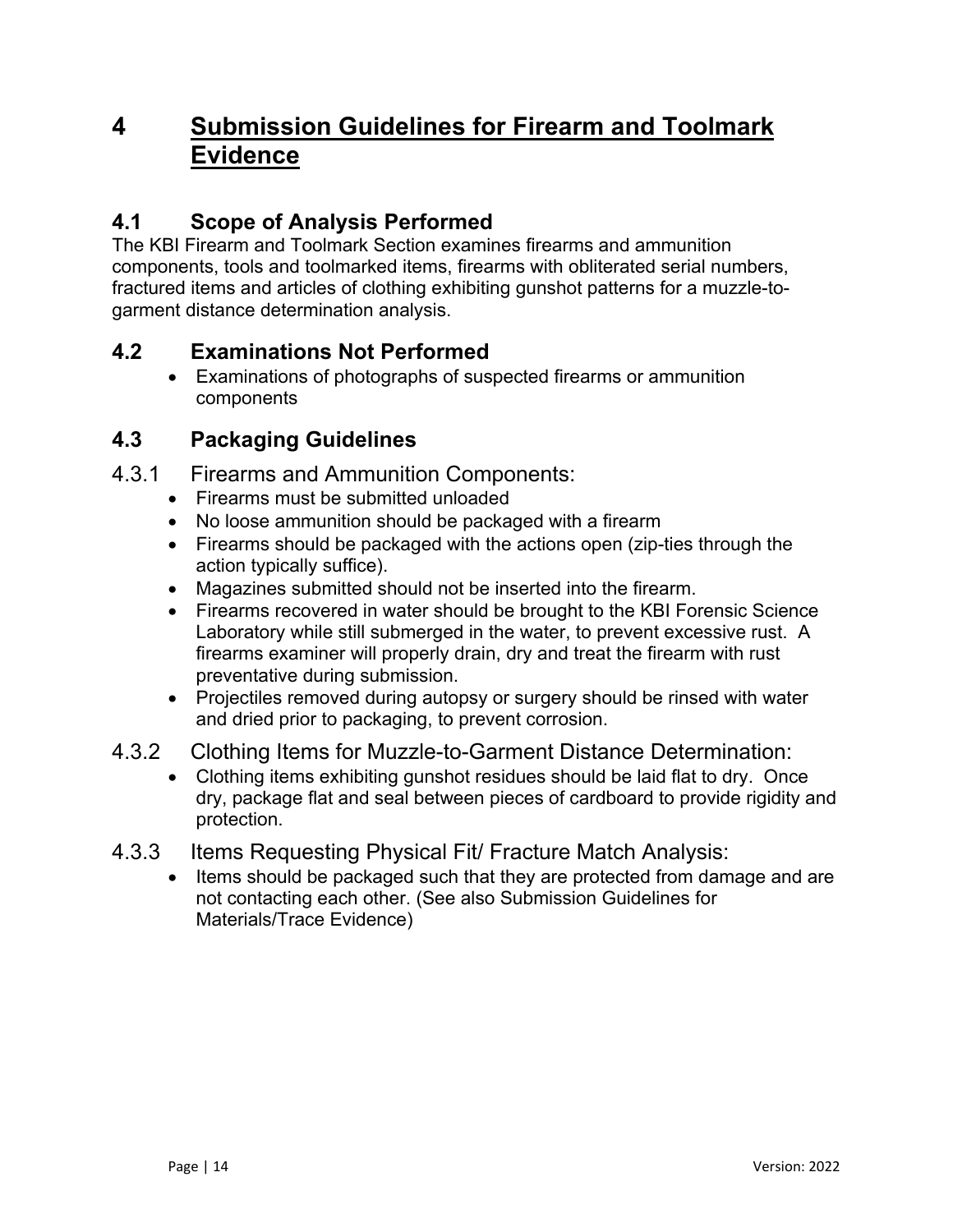## <span id="page-14-0"></span>**5 Submission Guidelines for Latent Print Evidence**

## <span id="page-14-1"></span>**5.1 Scope of Analysis Performed**

The KBI Latent Print Section examines evidence for the presence of latent prints for all types of criminal cases from misdemeanors to felonies. Items of evidence that have surfaces suitable for the deposition, recovery and development of impression evidence is accepted. Scientists analyze and compare latent prints of sufficient quality to known prints on file in the KBI Repository, to known cards submitted as evidence, and/or to individuals obtained through an Automated Fingerprint Identification System (AFIS), the FBI Next Generation Identification (NGI), and/or the Missouri State Highway Patrol Automated Fingerprint Identification System (MSHPAFIS).

#### <span id="page-14-2"></span>**5.2 General Submission Guidelines**

- Items should be packaged in a manner to protect the latent print evidence from obliteration or damage but allow the examiner to successfully repackage the evidence.
- A note providing the processing technique utilized on an item of evidence must be present on the ECR or the packaging of the specific item when latent print processing has been performed prior to submission.
- To request a comparison to a certain individual, the name and the date of birth of the individual(s), at a minimum, must be provided.
- Multiple latent lift cards may be packaged in the same container since obliteration of the latent prints is not a concern.
	- $\circ$  Prints left inadvertently on a lift by a collector should be marked out with an "x".
- Digital images (Photographs) of latent prints taken by the customer will be accepted for examination. (Images must have a scale).
- Digital images should be placed on a CD or DVD and submitted as evidence.
	- $\circ$  Only submit on the disc the images that are to be examined for a latent prints examination or clearly indicate the image names/numbers that are to be examined.
	- o When submitting both the image and the associated item, or lift card, a link between the image and the item must be provided. For example, the image contains a marker that links the image and the area on the item, or a specific note in the comments of the ECR.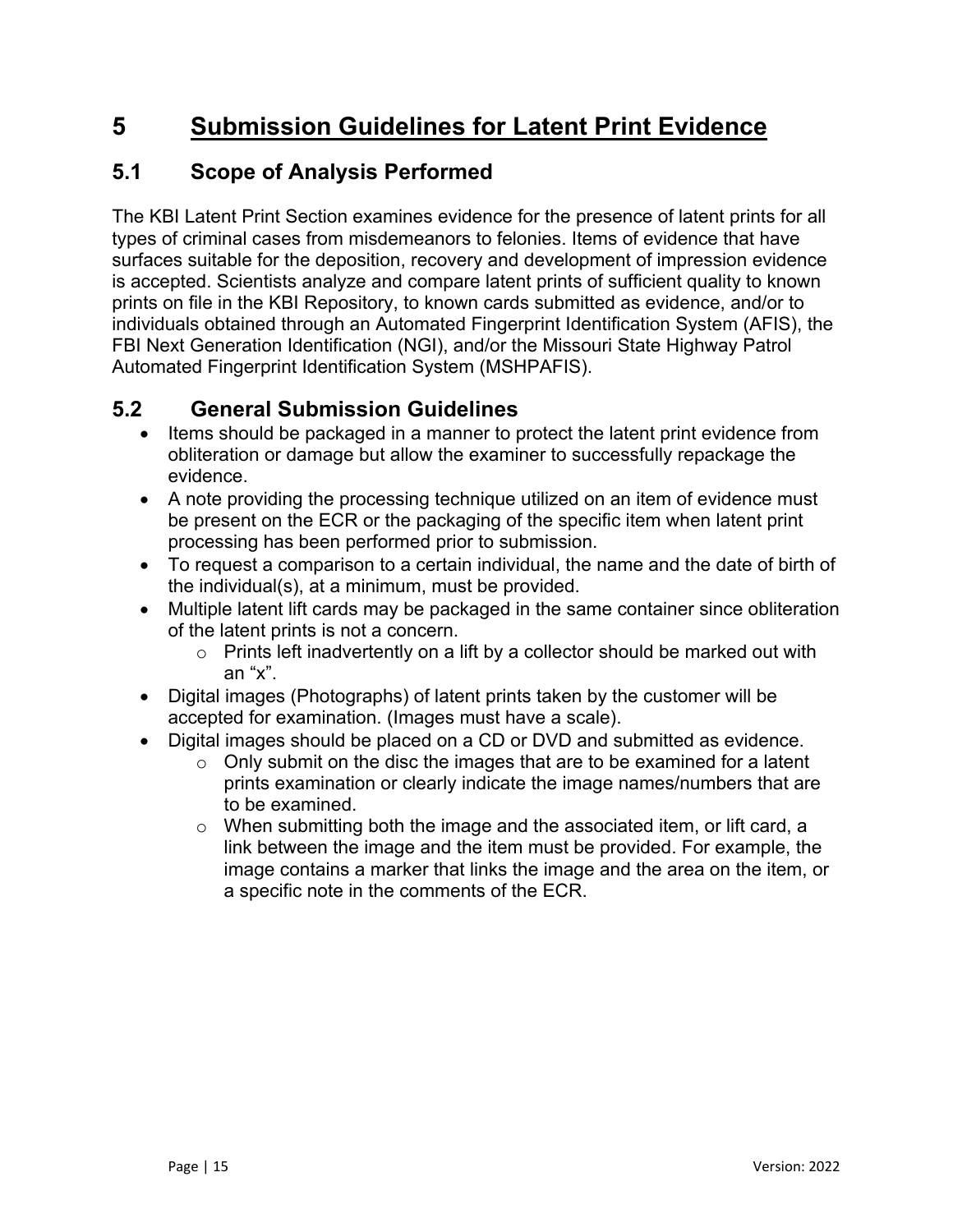## <span id="page-15-0"></span>**6 Submission Guidelines for Footwear and Tire Track Evidence**

This service is currently not provided by the Kansas Bureau of Investigation Forensic Science Center at this time. Several options exist for obtaining footwear or tire track comparison examinations. These options include:

- Federal Bureau of Investigation (FBI) Forensic Laboratory (Questioned Documents Section)
- A Fee for service forensic science laboratory
- An independent footwear and / or tire track examiner

We will be happy to assist you by providing additional contact information for laboratories that offer this type of service. Please contact the Footwear and Tire Track Supervisor at 785-296-2301 for more information.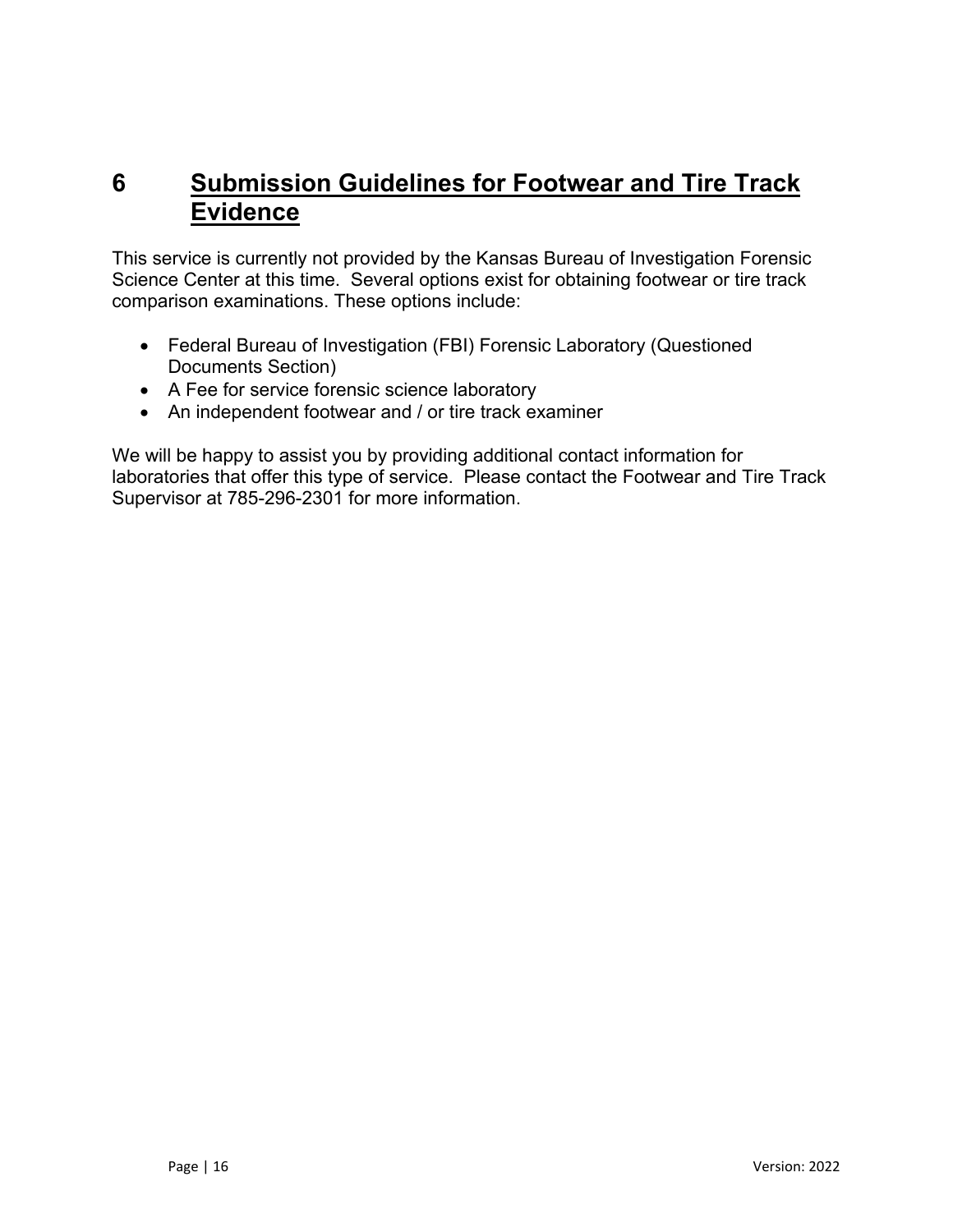## <span id="page-16-0"></span>**7 Submission Guidelines for Toxicology Evidence**

## <span id="page-16-1"></span>**7.1 Scope of Analysis Performed**

The KBI Toxicology Section provides Kansas law enforcement agencies and medical examiners with testing of human biological samples for the presence of a wide variety of volatile and drug compounds. Full toxicology scope of testing is available upon request.

## <span id="page-16-2"></span>**7.2 General Submission Guidelines**

KBI Blood Alcohol Kits are available upon request. Please call 785-296-1040/1042 to order kits or fill out the form online through the KBI website. Follow the instructions provided in the kit. The KBI Forensic Science Laboratory does not provide urine collection kits.

- For human performance toxicology, collect a blood sample using a 10 mL potassium oxalate/sodium fluoride (gray top) blood collection tube. Collecting <10 mL of blood may impact the ability of the laboratory to perform all analyses.
- For drug facilitated crimes, collect a urine sample (minimum 100mL) and a blood sample (minimum 10 mL) using a potassium oxalate/sodium fluoride (gray top) blood collection tube. If both cannot be collected, urine is the recommended sample. Ethyl alcohol testing can only be performed on blood. These samples should NOT be included in the sexual assault kit.
- Be sure all tubes containing additives are well mixed before packaging.
- Write the subject's name on the blood tube/ specimen container and put all other pertinent information on the ECR.
- Postmortem samples should be labeled with type (e.g. blood, vitreous, urine) and location of sample collection (e.g. heart, femoral).
- Package all specimen containers in a manner that will prevent leakage or spills. Use zip lock type plastic bags; heat seal pouches or other sealable, leak resistant packaging.
- Pack specimens securely in a protective container such as a cardboard box.
- Place the ECR outside or separate from the sealed inner package that contains evidence (e.g. a blood tube).
- Use the seals provided with the KBI Blood Alcohol Kit per kit instructions. If not using a KBI provided kit, seal all specimen containers and each layer of packaging with tamper indicating tape. Write your initials and date on each seal.
- All containers with evidence which may pose a biohazard threat should be clearly labeled as such.
- It is understood that refrigeration is not possible while specimens are in transit or in the mail. Whenever possible, refrigeration is preferred prior to submission.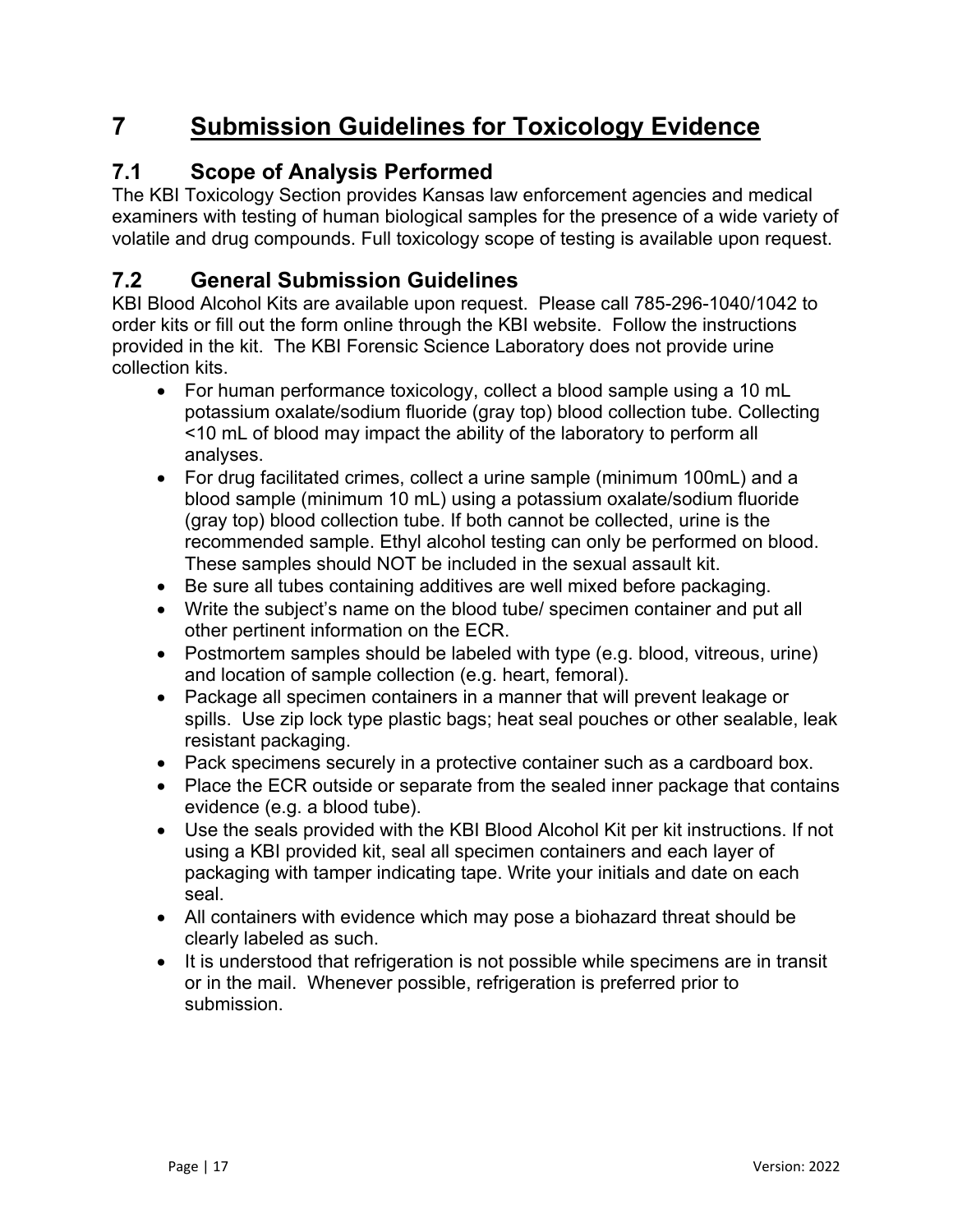## <span id="page-17-0"></span>**8 Submission Guidelines for Digital Evidence**

## <span id="page-17-1"></span>**8.1 Scope of Analysis Performed**

The KBI Digital Evidence Section provides examination and analysis of electronic information stored on a wide variety of computer, mobile, and digital-storage devices, including:

- Computer Systems, such as desktops, laptops, digital video/audio recorders, and gaming systems
- Mobile Devices, such as cellular telephones, tablets, GPS, drones and portable gaming devices
- Removable Media, such as USB drives (flash drive), SD cards, external hard drives etc. Items are sometimes referred to as "peripherals."

#### <span id="page-17-2"></span>**8.2 General Submission Guidelines**

Digital evidence is fragile and can be altered, damaged, or destroyed by improper handling, packaging, and transportation. For these reasons, special precautions should be taken to preserve this type of evidence.

- Examine digital device(s) for evidence such as latent prints, blood, hair, tissue, etc. that may be relevant to the investigation. If other examinations are needed, please note on the ECR.
- When articles must be handled, which may contain latent prints, biological, or trace evidence, handle sparingly to limit altering the possible evidence and wear proper protective equipment to prevent contamination, if necessary.
- **Legal authority** or applicable justification (e.g. Search Warrant, Consent, Abandoned Property, Exigent Circumstances) are required and must include appropriate language that specifically allows for forensic examination of the digital evidence submitted and not just for the seizure of that item.
	- o Search Warrants must be signed by a District Court Judge.
	- o Search Warrants should contain language that states a digital examination can take months to complete because of the amount of data to be analyzed and the possibility of encryption.
	- o Search Warrants must be executed and open for the duration of the examination.
	- o Legal Authority or applicable justification **MUST BE** submitted with the item to be examined.
- Requested Examination The Digital Evidence Submission form **MUST BE** included, providing detailed, case specific information and examination information. Forms can be found online through the KBI website.
	- $\circ$  Due to the potential mass of information involved in digital evidence, providing specific information is critical for timely examination.
	- $\circ$  Specific requests may include, for example, a specific time frame/date range, email addresses, call logs from identified phone numbers, photographs, communication using specific applications, internet history, etc.
	- $\circ$  If there is a known victim, please provide images of victim for comparison. This is very important in child exploitation cases.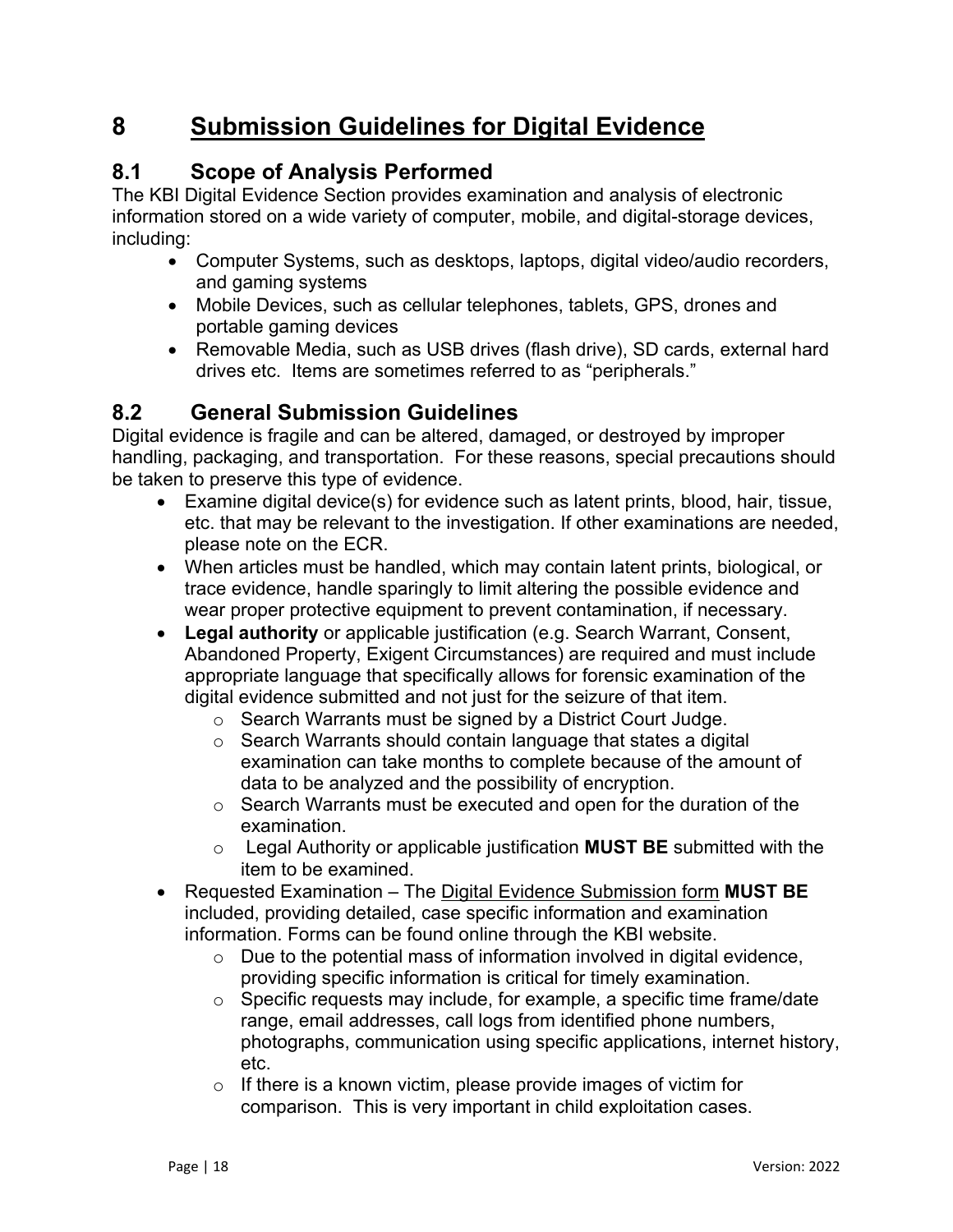- Documentation of digital evidence:
	- o The location and condition of the digital evidence and related evidence should be documented before recovering and securing.
	- o Documentation should describe how items were connected. Take photographs if possible.

#### <span id="page-18-0"></span>**8.3 Computer Systems**

Secure digital evidence in accordance with departmental policy.

- In general:
	- o Seize the items in a manner that protects and preserves the evidence.
	- o If the computer is OFF, leave it OFF. **DO NOT** power it on to begin searching through the computer.
	- o Place device in original packaging, if available. Similar packaging, such as boxes with foam padding or paper, to prevent shifting is recommended.
	- o Collect and document how cords and cables are attached, if necessary.
	- o Gather any external hard drives or other relevant items.
	- o Obtain passwords, if possible. Passwords may be written down and stored near computers, in original device packaging, or in accompanying manuals or software information.

#### <span id="page-18-1"></span>**8.4 Mobile Devices**

Secure digital evidence in accordance with departmental policy.

- In general:
	- o Collect phone chargers.
	- $\circ$  Do not scroll or browse through an evidentiary device, this may alter the integrity of the data.
	- $\circ$  If any manipulations are made, document any actions that were done on the device.
	- o Place device in appropriate packaging.
	- o Obtain passwords, pin numbers, or screen pattern lock code, if possible. Passwords may be written down and stored in original device packaging or in accompanying manuals or software information.
	- $\circ$  If requesting JTAG or Chip-Off on the phone, there is a high probability that the phone will be destroyed. Standard methods will be exhausted/attempted prior to initiating destructive methods.
- For devices that are **ON**:
	- o **DO NOT TURN IT OFF**
	- o Establish network isolation. Methods for isolation include enabling "Airplane Mode" or placing device in radio frequency (RF) shielded packaging ("Faraday" bags, aluminum foil, arson cans).
	- o Verify Wi-Fi and Bluetooth are disabled.
	- o Removing SIM and/or microSD cards is not recommended.
	- o Keep the device powered, connect to a portable battery charger or USB power bank.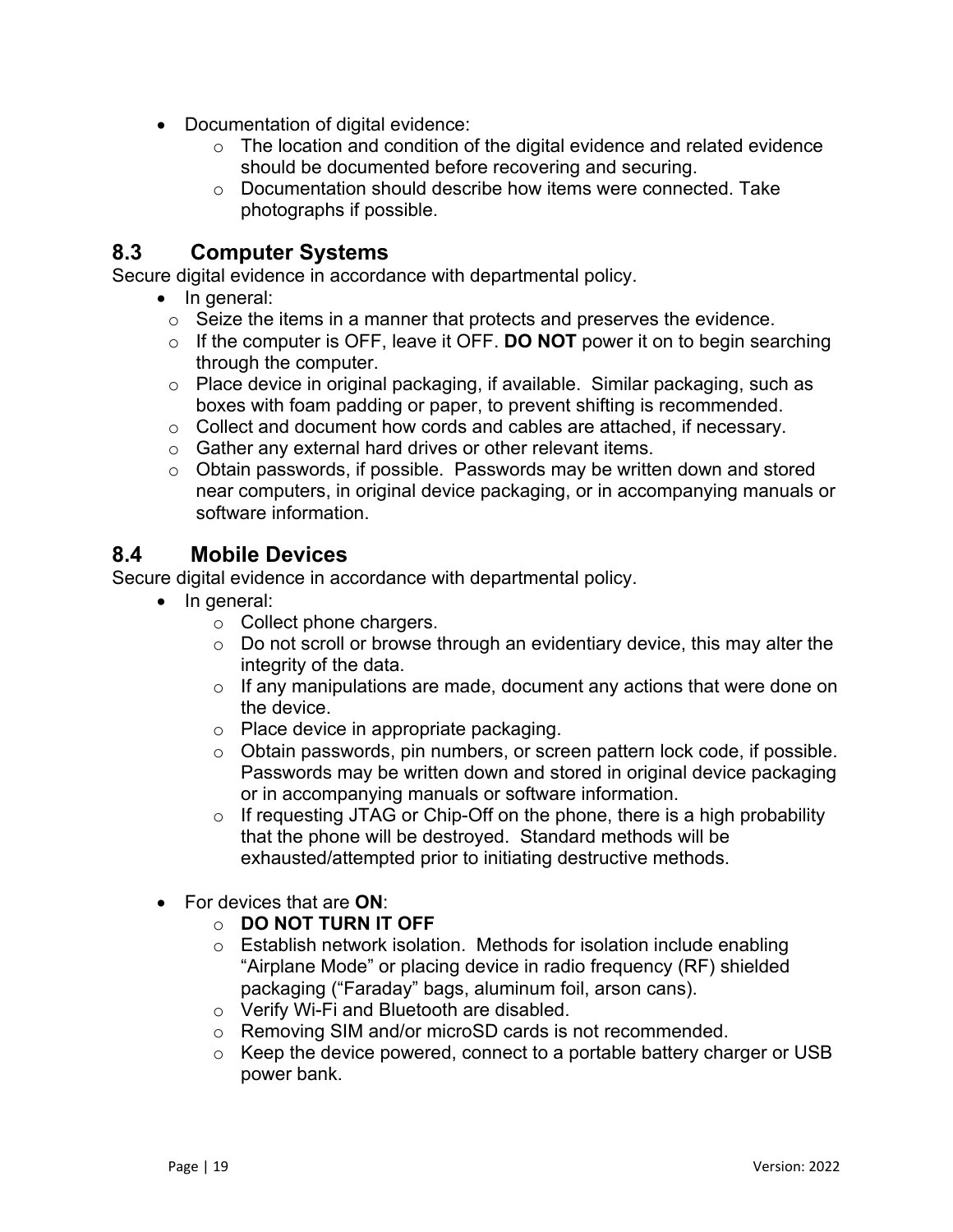- o Transport to the Topeka KBI Evidence Control Center as soon as possible.
- o Notify the Evidence Control Specialists at the time of submission that the item is on and whether it is an iOS device.
- For devices that are **OFF**:
	- o Transport to the Topeka KBI Evidence Control Center as soon as possible.
	- o **DO NOT** power the device on.
	- $\circ$  Look for any SIM card slots, if found, remove the SIM card. If possible, remove the battery.
	- o Notify the Evidence Control Specialists at the time of submission if the item is an iOS device.

#### <span id="page-19-0"></span>**8.5 Removable Media**

When seizing computer systems and/or mobile devices, look for "peripherals" such as, cables, chargers, flash or thumb drives, external hard drives, and SD/microSD cards.

• Place items in protective sleeves or envelopes to prevent damage.

#### <span id="page-19-1"></span>**8.6 Kiosk Usage**

The Cellebrite kiosk, located at the KBI Forensic Science Center in Topeka, Kansas is available by appointment only. Access and usage of the kiosk is available Monday through Friday, starting at 8:00am and all processes must be completed by 5:00pm that same day. Items of evidence cannot be left unattended and the kiosk user must be present during the whole process. To schedule an appointment, please contact the Digital Evidence Supervisor at 785-296-3701 or the Evidence Control Center Supervisor at 785-296-1040.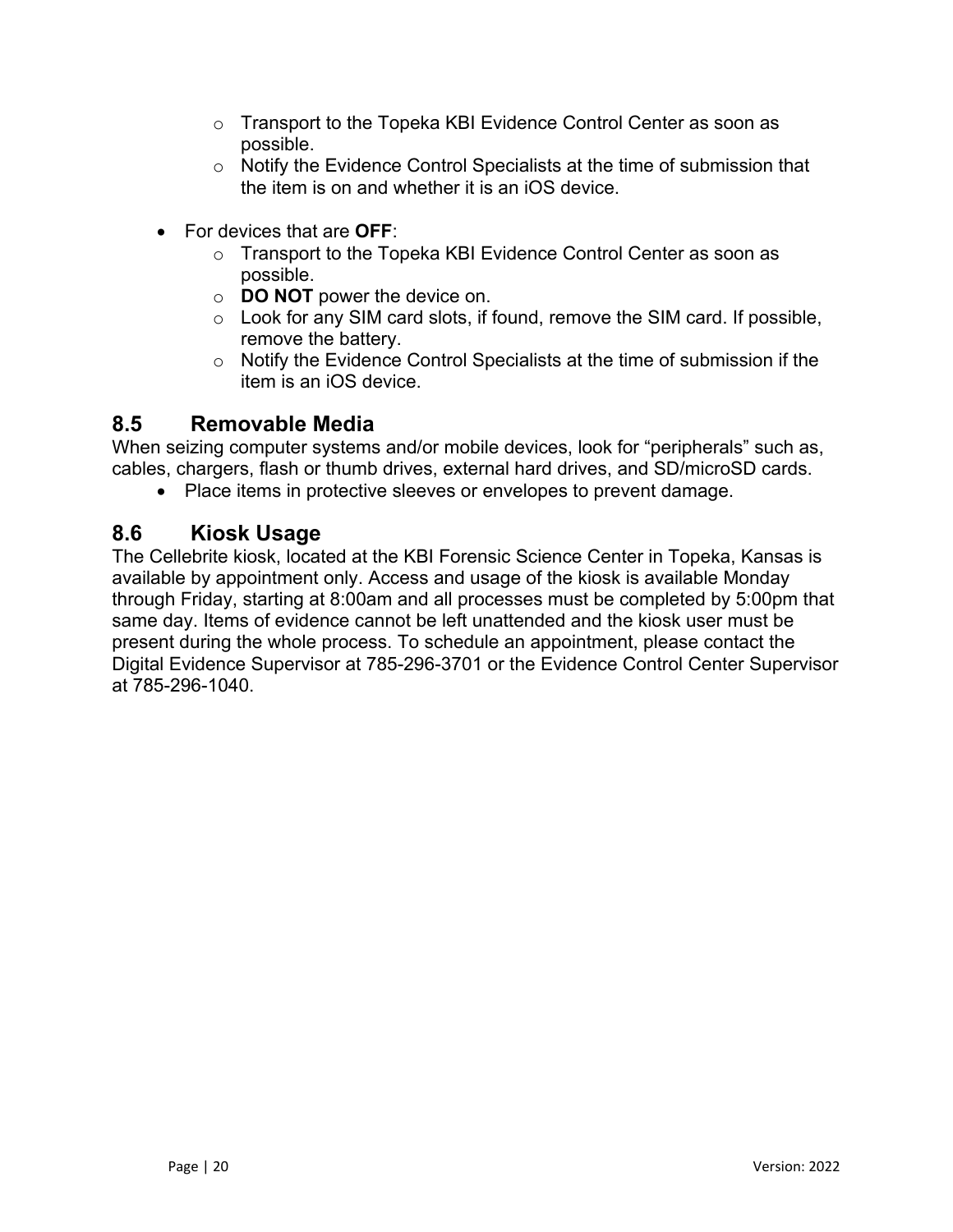## <span id="page-20-0"></span>**9 Submission Guidelines for Materials/Trace Evidence**

#### <span id="page-20-1"></span>**9.1 Scope of Analysis Performed**

The KBI Trace Section conducts examination of evidence in the areas of primer gunshot residue (P-GSR), fire debris, physical fit and elemental analysis, and will be providing additional trace disciplines in the future.

#### <span id="page-20-2"></span>**9.2 P-GSR**

Primer gunshot residue (P-GSR), also known as primer residue, is the term applied to the microscopic particles of metal and metal compounds that are emitted by a firearm at the time of discharge. These particles are derived from the primer composition and are NOT the residue of partially burned gunpowder grains. P-GSR particles may be deposited on any surface near the firearm at the time of discharge, including the hands, face, and clothing of the shooter and any bystanders in proximity to the gun. The KBI Trace Section provides P-GSR collection kits and training on proper collection techniques. Please order kits by filling out the online form through the KBI website. For additional information or training, please call 785-296-1137 and ask for the Trace **Section** 

**NOTE**: In control test firings, it has been shown that the concentration of primer gunshot residue (P-GSR) significantly declines on living subjects due to normal activities. In view of these findings, if a significant amount of time (approximately 8 hours) has passed since the shooting, it is recommended that you check with the KBI Trace Section before submitting samples for analysis. This does not apply to deceased subjects. For all other items not listed in the kit, you must contact the laboratory prior to submitting the P-GSR kit (see instructions provided with the kit).

#### <span id="page-20-3"></span>9.2.1 General P-GSR Guidelines:

- If the subject is deceased, collect P-GSR samples prior to processing the body. If the body has been processed, check with the KBI Trace Section before proceeding.
- Heavily soiled or bloody areas should be avoided during collection, if possible.
- **DO NOT** collect P-GSR samples if the subject has already been fingerprinted. The inking process removes the primer gunshot residue particles from the skin.
- **DO NOT** collect P-GSR samples if it is known the subject has washed his/her hands and face since the time of the shooting.
- **DO NOT** use this kit to submit fired cartridge cases to the laboratory.
- Fill out all the information on the Primer Gunshot Residue Analysis Information Form included in the kit.
- <span id="page-20-4"></span>9.2.2 General Collection Guidelines:
	- Allow the kit to reach room temperature before using.
	- Put on the disposable gloves that are provided in the kit. **DO NOT** substitute with other gloves. Gloves provided in the kits are approved barrier gloves to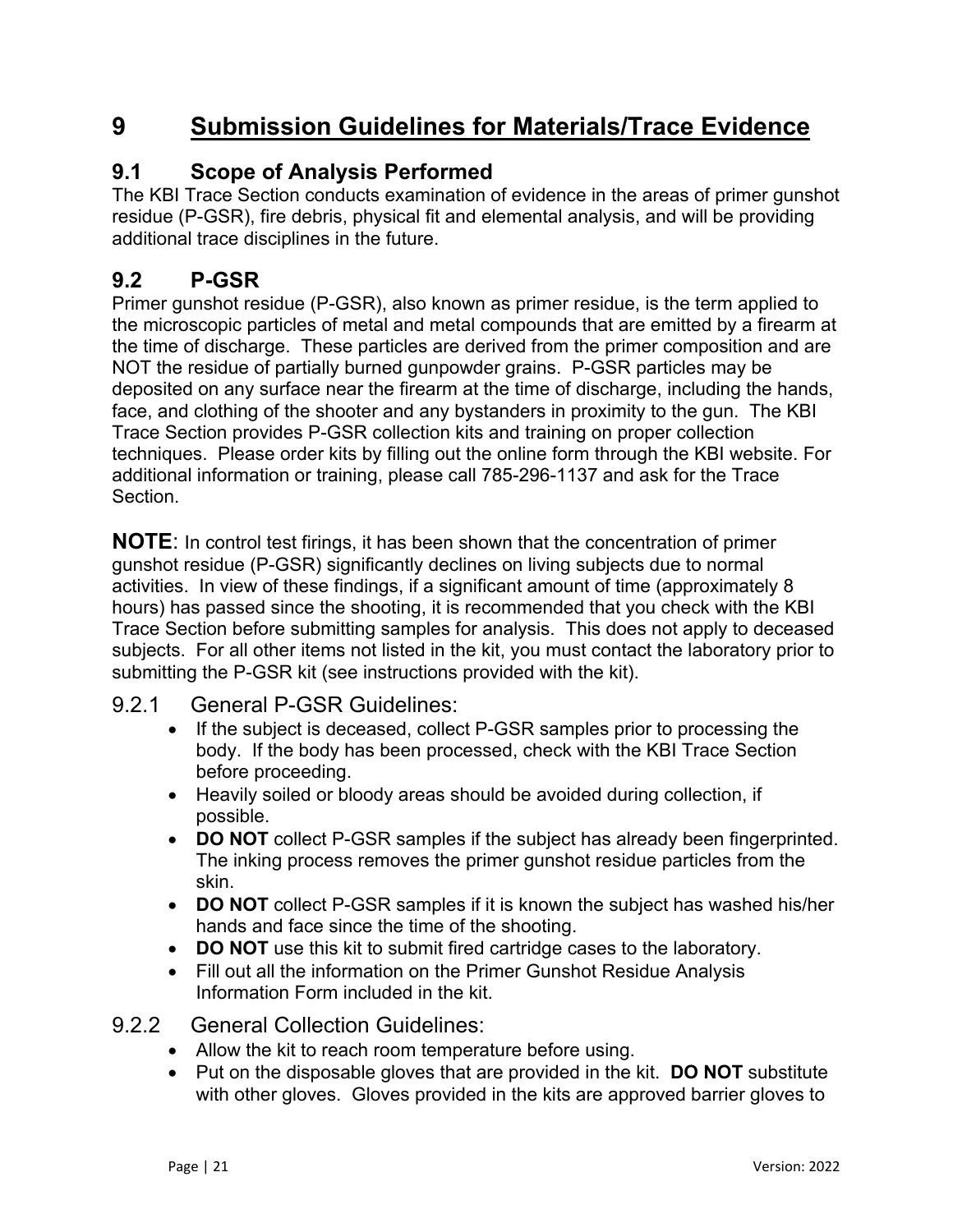protect you from blood borne pathogens if there is blood on the subject's hands or clothing.

- When the cap is removed from the clear plastic vial containing the sample platforms (or "stubs"), the adhesive collecting surface is exposed and care must be used to not drop the stub or contaminate the collection surface by allowing the surface to come into contact with an object other than the area that is to be sampled.
- **DO NOT** touch or contaminate the inside of the plastic vial.
- When pressing (in an up-and-down motion) the collecting surface of the stubs on the subject's skin, use enough pressure to cause a mild indentation on the surface of the subject's skin. Continue sampling the area of interest until the adhesive loses its potency.
- Right Hand:
	- o Carefully remove the cap from the vial labeled RIGHT HAND.
	- o While holding the vial cap, press the collecting surface of the stub onto the back of the subject's right hand until the area has been covered.
	- $\circ$  Next, press the collecting surface of the stub onto the palm of the subject's right hand until the area has been covered.
	- $\circ$  After sampling the subject's right hand (both back and palm), return cap to the RIGHT HAND vial.
	- o Fill out all information requested on the vial label.
- Left Hand:
	- o For collection from the left hand, repeat the procedures for RIGHT HAND using the vial labeled LEFT HAND.
	- o After sampling the subject's left hand (both back and palm), return cap to the LEFT HAND vial.
	- o Fill out all information requested on the vial label.
- Face:
	- $\circ$  Remove the cap from the vial labeled FACE and press the collecting surface of the stub onto the subject's face until the areas have been covered.
	- $\circ$  Collect from the areas outlined in the instructions printed on the P-GSR kit envelope.
	- o NOTE: **DO NOT** collect from cheeks or chin if the subject has facial hair.
	- o After sampling the subject's face, return cap to the FACE vial.
	- o Fill out all information requested on the vial label.
- <span id="page-21-0"></span>9.2.3 General Submission Guidelines for P-GSR Kits
	- Fill out all information requested on the front of the kit envelope.
	- Return the completed Primer Gunshot Residue Analysis Information to the kit envelope.
	- Return all used vials to the kit envelope. If the kit contains a Control Stub, **DO NOT** open this vial. However, fill out all information requested on the vial and return the Control Stub to the kit envelope.
	- Close the envelope flap and properly seal with evidence tape.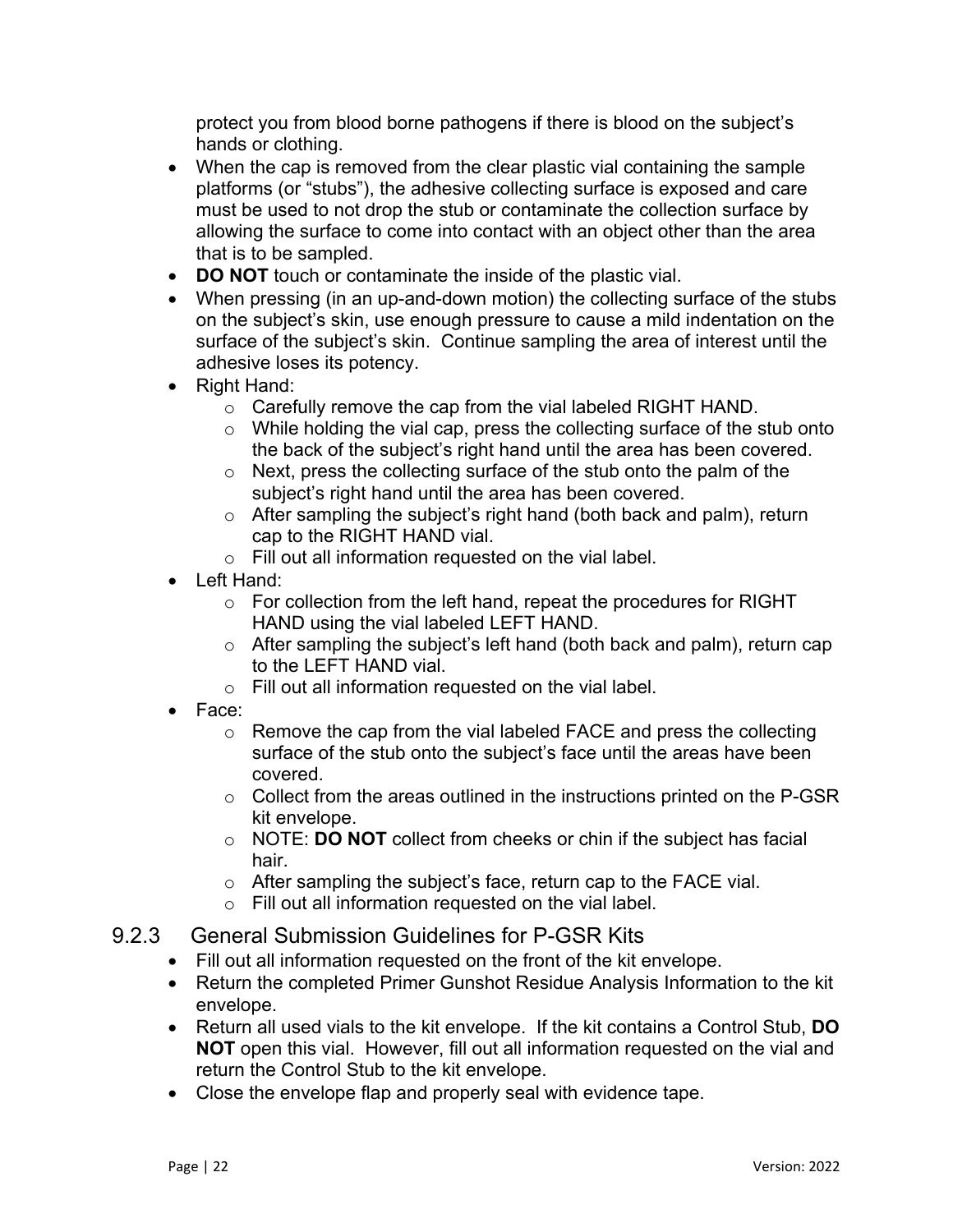- Properly dispose of the gloves and **DO NOT** submit them with or in the kit.
- The sealed kit along with a completed ECR may be hand delivered or sent by mail as directed below:
- <span id="page-22-0"></span>9.2.4 General Submission Guidelines for Clothing and Other Objects
	- Package each item of clothing in separate paper containers. No more than one piece of clothing should be in any individual package. For example, do not package the top and pants from a subject in the same package.
	- During storage and transportation, clothing from P-GSR analysis and any firearms should be kept separated. Contamination potential from the firearm to the clothing in non-airtight packaging must be eliminated.
	- **DO NOT** package evidence collected from one individual with evidence collected from a second individual. Preventing potential cross-contamination is essential.
	- Only clothing that has already been associated with the suspect and/or victim and the incident will be analyzed.
	- For further questions, contact the KBI Trace Section.
	- NOTE: If sent by mail, package the sealed kit in an appropriate container to prevent damage in transit. **DO NOT** forget to send the ECR along with the kit. **DO NOT** enclose the ECR inside the kit.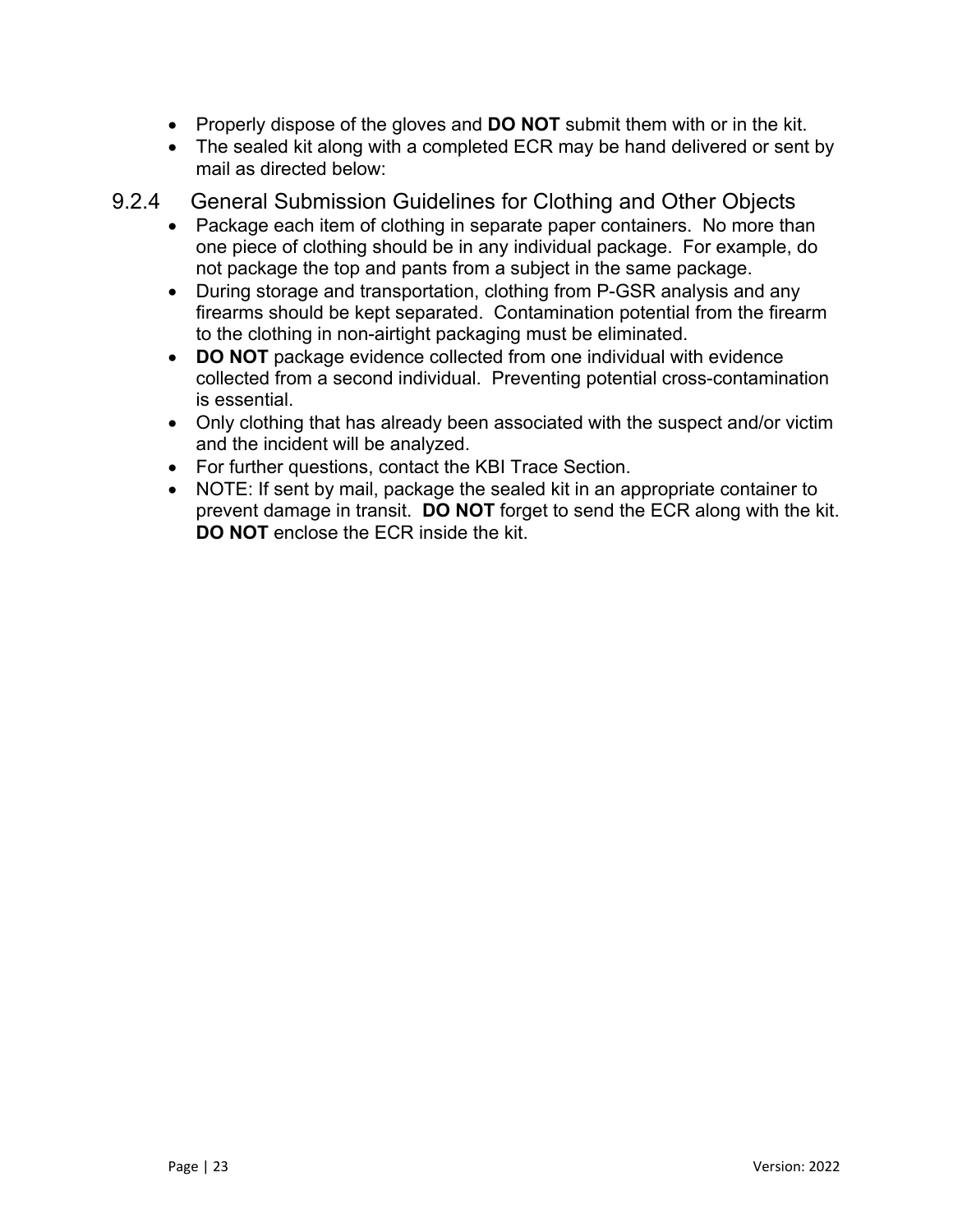## <span id="page-23-0"></span>**9.3 Fire Debris**

The collection, preservation, and timely transmittal of fire debris evidence are important steps in the investigation of possible arson fires.

• Place fire debris evidence in sealed containers that provide a physical barrier that is impermeable to vapors (e.g. metal cans, plastic fire debris bags, glass canning jars). Metal cans should be unused, lined metal paint cans with tight friction lids. Lined cans are preferred because unlined cans may rust through in a matter of weeks. Nylon bags manufactured for arson evidence may also be used. When using nylon bags a heat-sealed control bag should be submitted.

\*Note: The typical plastic (polyethylene) bags used for other types of evidence collection do not adequately retain vapors.

- **DO NOT** package liquids in metal cans or plastic bags. Use a container appropriate for liquids.
- Liquid samples should be placed in glass bottles (one ounce maximum) with Teflon-lined screw caps and secured against breakage/leakage during transport. **DO NOT** overfill the evidence container (no more than 2/3 full is best).
- **DO NOT** submit leaking or wet containers. If you can smell a petroleum product the evidence is not properly packaged.
- **DO NOT** submit large quantities of ignitable liquids (maximum one ounce).
- **DO NOT** submit more than one case per package.
- Consider submitting an empty container exemplar.
- Refrigerate/freeze soil samples to prevent bacterial degradation of sample.
- **DO NOT** include gloves.
- Submit comparison (control) samples when possible.
- Containers requiring latent print examination should have the liquids removed before submission.
- Please contact the laboratory in your service area for guidance or questions.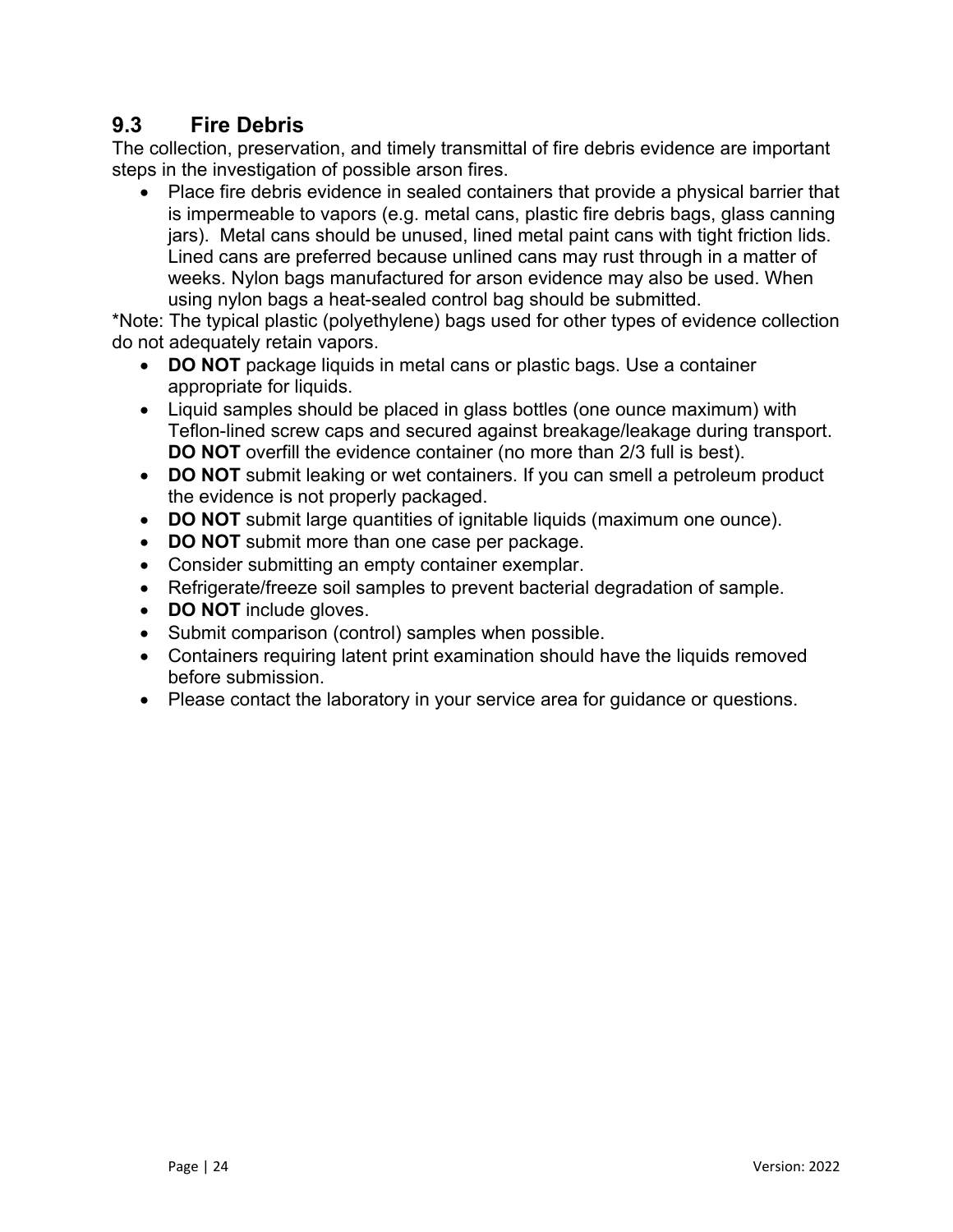## <span id="page-24-0"></span>**9.4 Elemental Analysis**

Evidence can be analyzed to determine its elemental composition. Many of the objects used in the commission of a crime (knives, ice picks, prying instruments, etc.) are composed of metal.

- <span id="page-24-1"></span>9.4.1 General Submission Guidelines:
	- Collect filings and un-embedded fragments caused by sawing, drilling, or filing by carefully lifting or scraping into a plastic bag (make sure filings are dry before packaging).
	- Use a nonmetallic device to transfer the filings or fragments to the collection bag.
	- Tape seal the plastic bags before packaging into an appropriate sized container prior to submission.
	- Package large items or items containing embedded fragments in a manner that provides a physical barrier, prevents the loss of evidence, and maintains the integrity of the evidence.
	- When available, collect a comparison standard.
	- **DO NOT** package known reference samples in the same packaging as questioned samples.

### <span id="page-24-2"></span>**9.5 Items Requiring Physical Fit/Fracture Match Analysis**

- <span id="page-24-3"></span>9.5.1 General Submission Guidelines:
	- Items should be packaged such that they are protected from damage and are not contacting each other.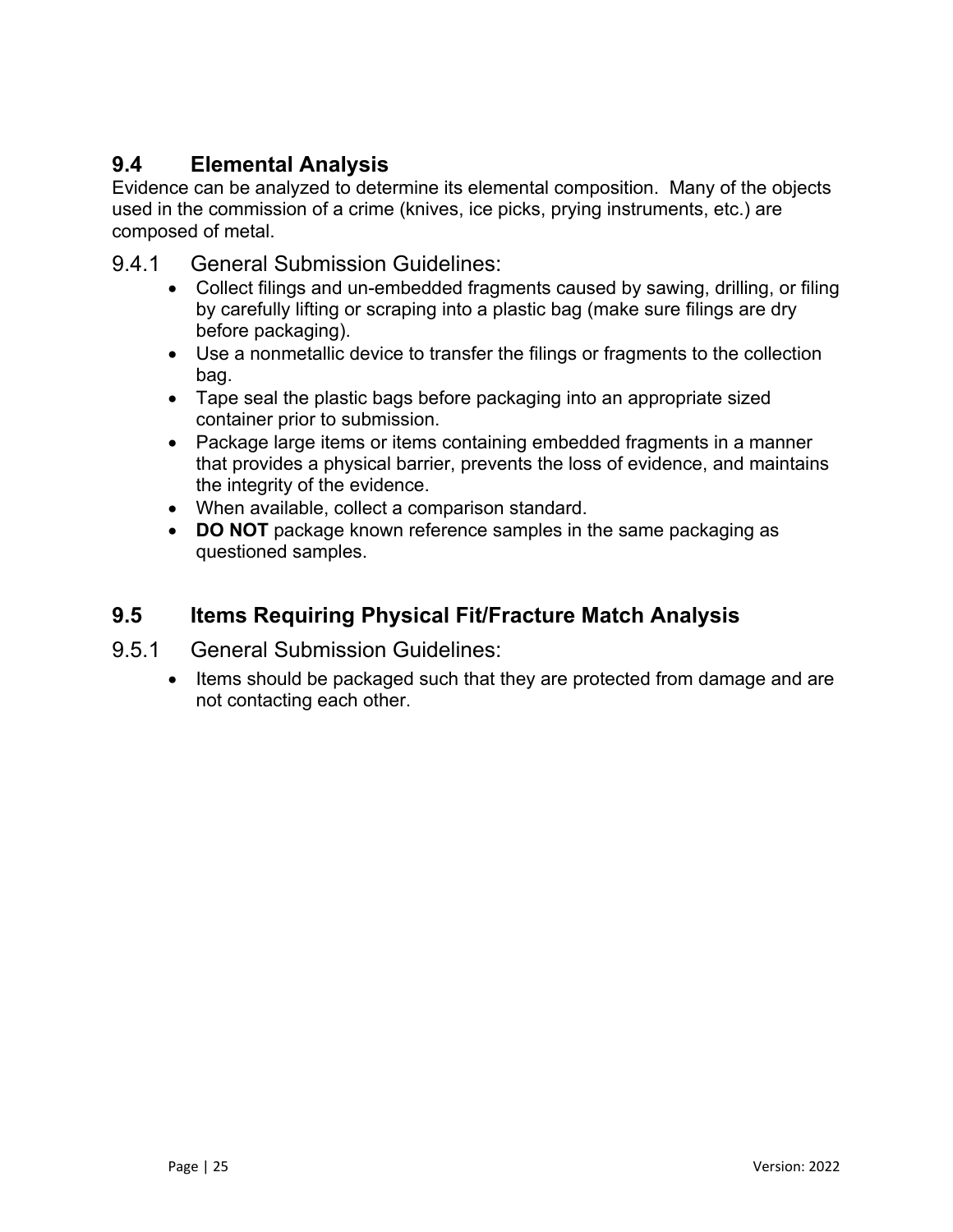## <span id="page-25-0"></span>**10 Submission Guidelines for Bloodstain Pattern Analysis**

### <span id="page-25-1"></span>**10.1 Scope of Analysis Performed**

Bloodstain pattern analysis is the analysis of the size, shape, distribution, appearance, and location of bloodstains and bloodstain patterns as a means of determining the event(s) or mechanism(s) that created them. Violent crimes can result in bloodshed. When liquid blood is acted upon by physical forces, bloodstains and bloodstain patterns may be deposited on various surfaces, including the clothing of the individuals present at the crime scene. The bloodstain patterns can yield valuable information concerning the events which lead to their creation when examined by a qualified analyst. The information gained can then be used for the reconstruction of the incident and the evaluation of the statements of the witnesses and the crime participants.

A bloodstain pattern analyst can examine the crime scene, the crime scene photographs, evidence collected from the crime scene, the clothing of the suspect/ victim, the autopsy and/or medical reports, and the statements made by victims, suspects, or witnesses to possibly provide answers to the following potential questions:

- What events took place and in what order did these events occur?
- What was the position and location of an individual when struck/shot?
- What is the manner of death?
- Can statements by parties of interest be evaluated by bloodstain pattern analysis?
- Is there evidence of self-defense?
- Which bloodstains may be from a bleeding suspect?
- What is the significance of bloodstains on the suspect's clothing or person?

#### <span id="page-25-2"></span>**10.2 General Submission Guidelines**

- Documentation of the crime scene through digital photographs, diagrams, sketches, and/or notes will be accepted for examination and analysis.
	- o Photographs should include overall, midrange, and close-up photos with and without scales.
- Items of evidence such as objects or clothing may be submitted for analysis.
	- $\circ$  Items should be dried and packaged individually to prevent cross contamination.
	- o When submitting clothing, identify the wearer/owner of the clothing.
- Please submit/provide all pertinent associated reports for review. (i.e. officer's reports, EMT reports, autopsy reports, injury reports, and witness statements).
- Autopsy photos should be submitted.
- Please note any relevant information in your investigation or why bloodstain pattern analysis is requested.
- Please note that the Bloodstain Pattern Analysis report is generally the final report written in the investigation due to the requirement of other reports (i.e. DNA) being done prior to the final report.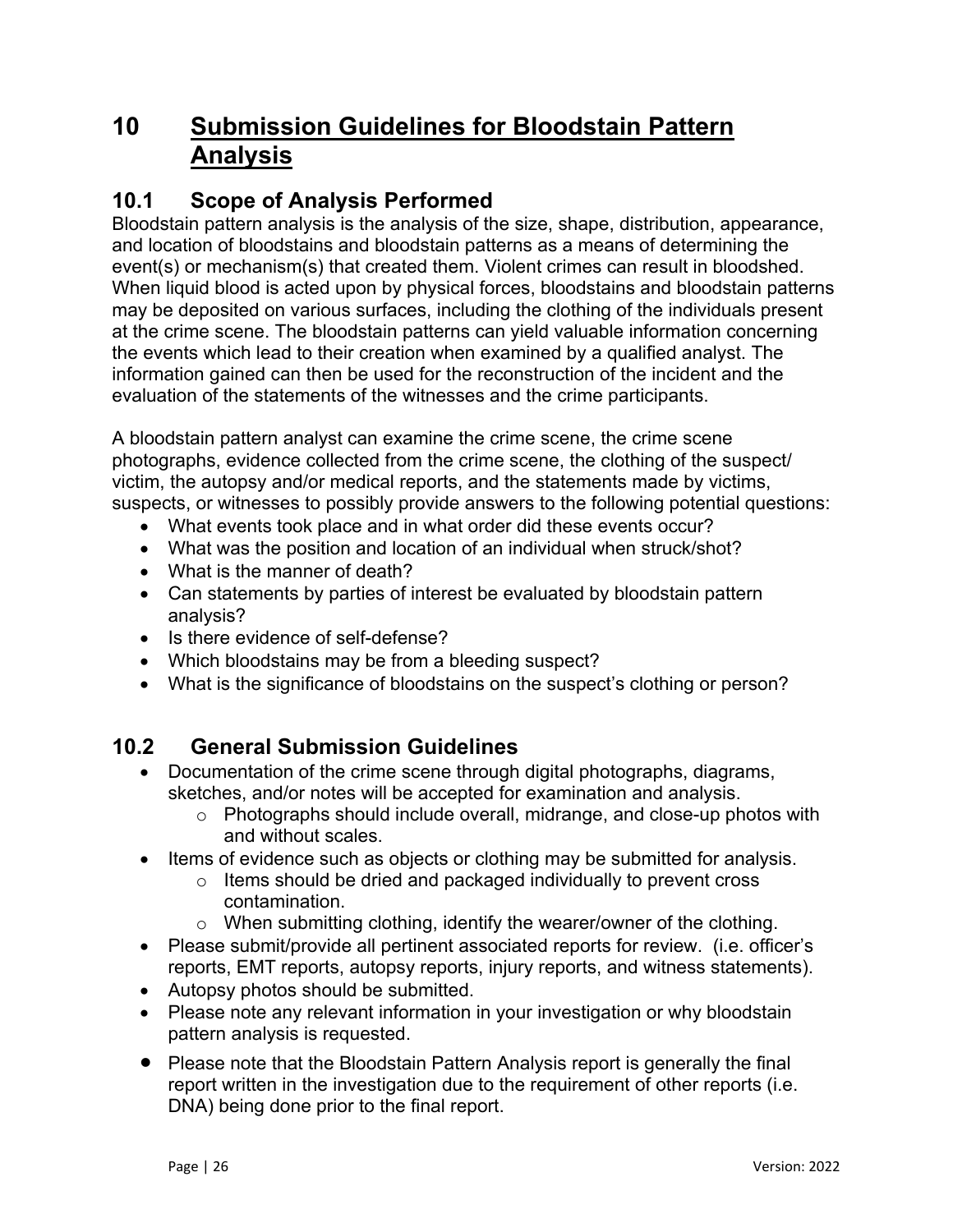## <span id="page-26-0"></span>**11 Submission Guidelines for Biology**

## <span id="page-26-1"></span>**11.1 Scope of Analysis Performed**

The KBI Biology section examines items of evidence for the presence of biological fluids, develops DNA profiles from evidence and known standards to identify the source of DNA on evidence, enters eligible and suitable DNA profiles into the Combined DNA Index System (CODIS), and develops DNA profiles from unidentified remains and family members of missing persons for entry into CODIS.

## <span id="page-26-2"></span>**11.2 General Submission Guidelines**

This information is a brief summary of the submission guidelines. Additional information is located in the sections following.

- A DNA submission form must be filled out and submitted with the ECR. Both forms can be found on the KBI website.
- A conference with the laboratory before evidence submission is strongly encouraged to ensure acceptance of your evidence submission.
- A case synopsis must be provided with the submitted evidence. Case officer contact information is also required. See "Case Synopsis" below.
- The number of evidence items accepted by the laboratory will be limited depending on the nature and/or type of the case submitted. See the sections on Item Selection, including Initial Submissions and Subsequent Submissions, below.
- Additional items may be accepted at the time of the initial submission after consultation between the investigator, the DNA scientist, and the Biology Casework Supervisor, the Lab Director, the Assistant Lab Directors, or the DNA Technical Leader. Consultation can be in person or virtual. The prosecutor may also be involved at this time depending upon the case.
- Appropriate known reference standards must be available and submitted. See Reference Standards below.
- Typically, DNA testing will be considered complete when associations have been made in the case. This means that some items submitted to the Biology Section may not undergo DNA testing.
- Simple misdemeanor cases need approval for Biology examinations.
- The submitting agency or prosecuting attorney's office should notify the KBI Forensic Science Laboratory if and when they become aware that a case has been disposed and no longer needs to be worked by our laboratory.
- Assistance can be provided on identifying the most probative items for submission. (See the section on Item Selection below.)

## <span id="page-26-3"></span>**11.3 Case Synopsis**

**Each biology case is required to have a case synopsis at the time of submission to the laboratory.** The case synopsis should provide the necessary background information about the case and the connection of any DNA profile(s) obtained from the analysis to the crime. This information is required before any DNA profile obtained from crime scene evidence may be submitted to CODIS (Combined DNA Index System).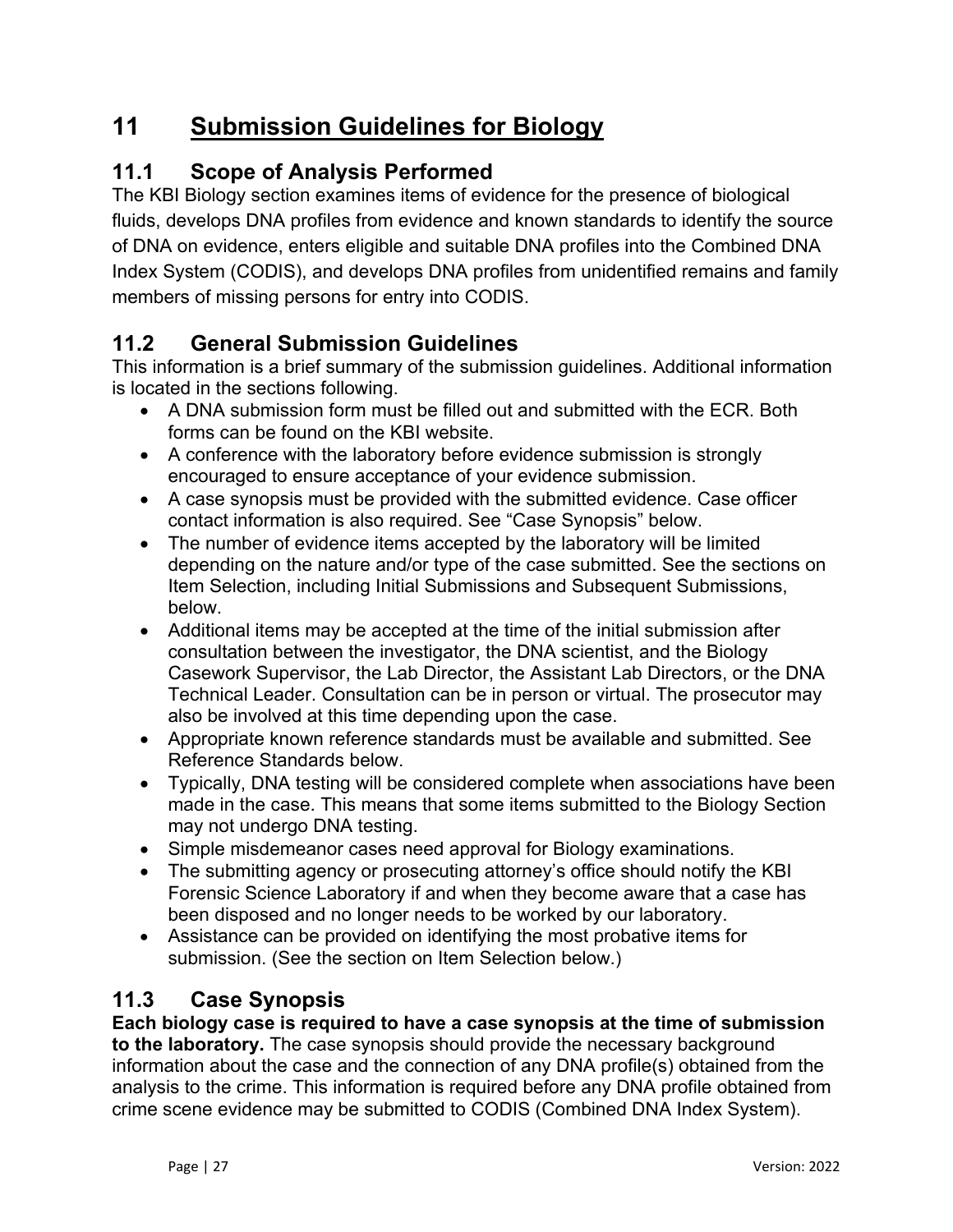CODIS is a database used to provide investigative leads based on DNA profiles developed from crime scenes across the country. There are strict state and federal guidelines regarding CODIS eligibility. The case synopsis will provide necessary documentation regarding CODIS eligibility.

- DNA profiles obtained from evidence not directly related to the crime scene *may not* be eligible.
- DNA profiles that are ambiguous regarding possible contributors (i.e. highly partial profiles, complex mixtures) are not eligible.
- Submission of known reference standards (suspect, victim, elimination) may be required to determine CODIS eligibility.
- Contact the KBI Forensic Science Laboratory for questions regarding CODIS eligibility.

### <span id="page-27-0"></span>**11.4 Item Selection**

Evidence submitted to the laboratory should be selected based on the probative (relevant) value of the item to the case. It is of great benefit to contact the laboratory to discuss submission of evidence from homicide cases or complex cases with multiple pieces of evidence prior to the initial submission. Because of the complexities of homicide cases, the KBI Forensic Science Laboratory must fully understand the details associated with the case in order to provide the best possible service to our customers. This will ensure that everyone is properly briefed with the details, timelines and an agreement is reached regarding the most probative evidence.

- *Probative evidence* Relevant and significant evidence items collected in a criminal case which can directly establish a connection between the victim and any suspect(s), place a suspect(s) at a crime scene, and support or refute statements.
- The most common probative evidence items are recovered weapons, clothing of the victim, samples collected during a sexual assault exam, clothing of the suspect, items in the suspect's possession which may have the victim's biological material present, and items left behind at a crime scene which could reasonably be expected to have the suspect's biological material present.

#### <span id="page-27-1"></span>**11.5 Initial Submissions (consultation not required)**

The following number of items will be accepted without consultation. A. Homicide/Attempted homicide/Aggravated Battery (typically one suspect and one victim)

- a. Up to ten (10) probative items
- b. Appropriate known reference standards
- B. Sexual Crimes (typically one suspect and one victim)
	- a. Sexual Assault Evidence Collection Kit and victim's clothing
	- b. One (1) additional probative item
	- c. Appropriate known reference standards

OR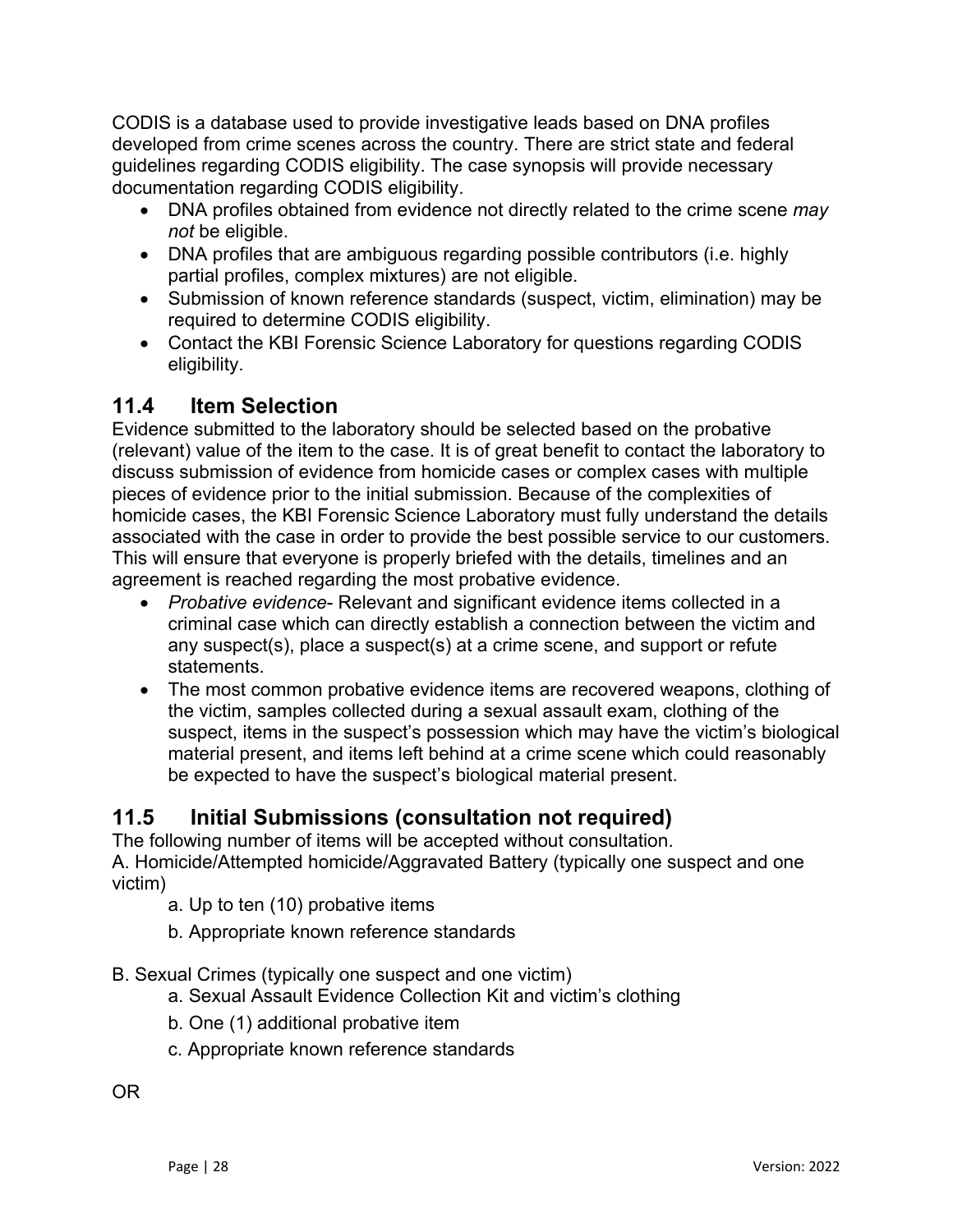- d. If there is not a Sexual Assault Evidence Collection Kit
	- i. Victim's clothing and two (2) probative items
	- ii. Appropriate known reference standards
- e. Bedding on Sexual Assaults Typically bedding does not yield probative DNA results. If bedding is needed, a complete "sexual" history of the bedding and approximate location of the incident are required, as is a consultation with the scientist.
- C. All Other Crimes Against Persons (typically one suspect and one victim) a. Up to three (3) probative items
	- b. Appropriate known reference standards
- D. Property Crimes (typically one residence/business)
	- a. Up to two (2) probative items
	- b. Appropriate known reference standards

E. There will be instances when every item submitted will not be tested. If probative information is obtained, remaining items not yet tested will be returned to the submitting agency untested. Should the items need to be tested, the investigator should call the scientist directly to discuss the case situation.

F. Appropriate known reference standards should be submitted with the evidence. A delay in the submission of reference standards may lead to a significant delay in testing. Some cases will not proceed to DNA testing without submission or reference standards. Known reference standards may be two (2) oral swabs, a purple top blood tube, or a blood card.

G. If probative information is obtained from the initial submissions, no further submission will be accepted without approval of the Biology Casework Supervisor and/or the DNA Technical Leader. After completing initial testing, if additional analysis is requested, the case scientist will consult with the Biology Casework Supervisor and/or the DNA Technical Leader to evaluate the request. The investigator will be contacted thereafter to discuss a possible second submission.

### <span id="page-28-0"></span>**11.6 Second Submissions (Consultation is required)**

A. Homicide, etc. Generally, an additional ten (10) probative items

B. Sexual crimes Generally, an additional three (3) probative items

C. All Other Crimes Against Persons Generally, an additional three (3) probative items

D. Property Crimes Generally, an additional two (2) probative items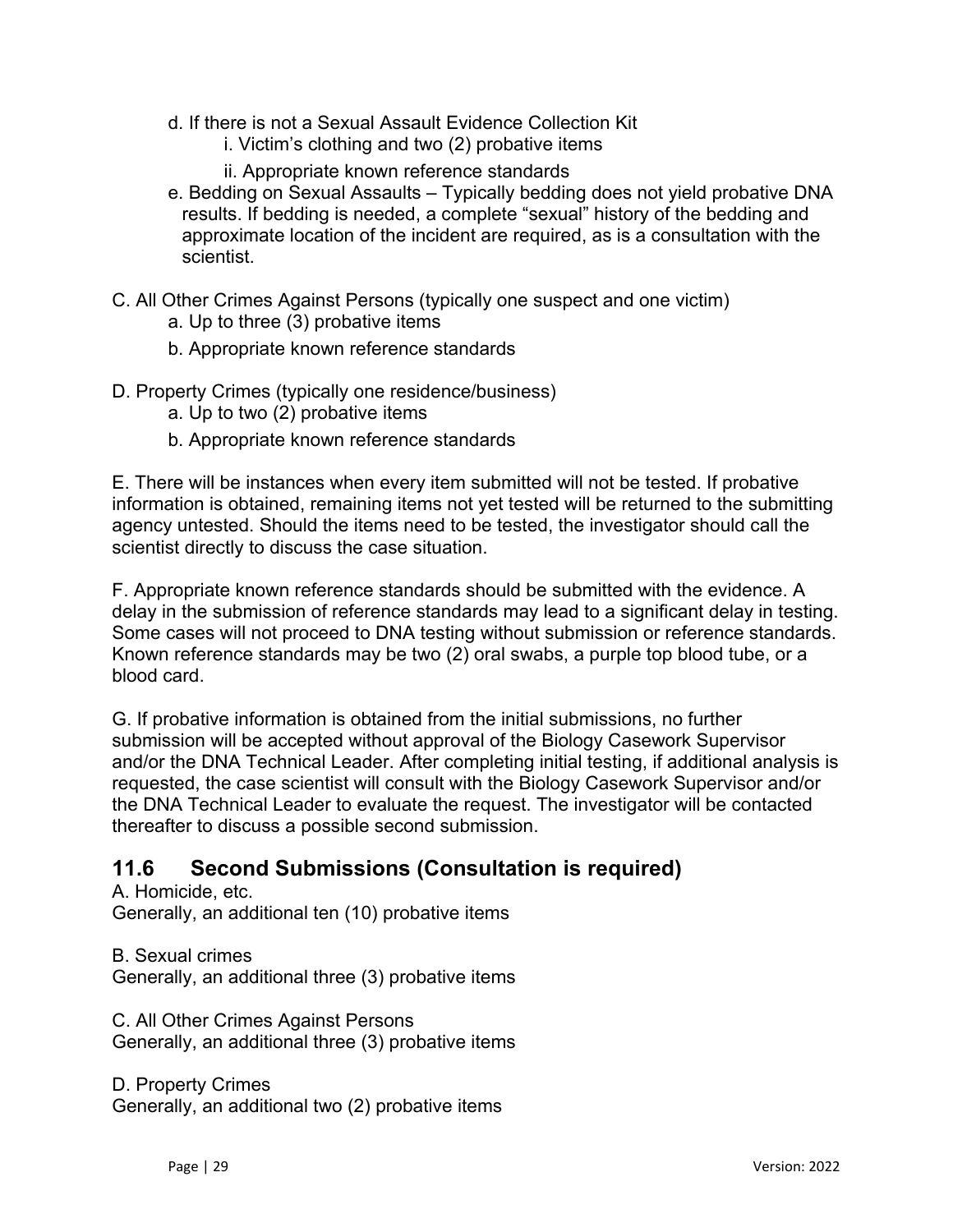If no probative information is obtained from the first or second submissions, a conference including the scientist, investigator, prosecutor, and Biology Casework Supervisor and /or DNA Technical Leader will be necessary before any further submissions of evidence.

### <span id="page-29-0"></span>**11.7 Reference Standards (Known samples)**

- A reference standard is a "known sample" collected from a specific individual, typically the victim or suspect. Names and other information provided need to be accurate and precise (i.e. spelling, date of birth).
- A reference standard (known sample) can be a liquid blood sample collected in a purple top tube or oral (buccal) swabs.
- Reference standards from known suspects must be submitted if available. The name of the individual must be on the outer packaging and on the submission form.
- An elimination standard is a reference standard from an individual who is not related to the crime but has access to the crime scene (e.g. consensual sexual partners, car/home owners). Elimination standards are typically used to determine the CODIS eligibility of a DNA profile.
- Convicted offender/arrestee standards submitted for CODIS entry have no chain of custody; these standards **CANNOT BE USED** in casework comparison. Separate reference standards from suspects and/or victims must be submitted for direct comparison to evidence profiles.

#### <span id="page-29-1"></span>**11.8 Touch Evidence**

- Touch evidence is defined as evidence which has no visible staining and could contain DNA that only results from touching an item with the skin.
- Touch evidence may be accepted for possible STR DNA analysis when there is a high degree of likelihood that the evidence submitted will provide probative results or investigative leads. A high degree of likelihood may be established by means of witness corroboration, visual monitoring systems or sound deductive reasoning.
	- o Touch evidence **DOES NOT** include cigarette butts, swabs from cans, bottles, straws or other items in which the substance being tested is most likely saliva.
	- o Touch evidence **DOES NOT** include items submitted for wearer testing such as shirts, coats, hats, etc. where there is a probability of prolonged contact.
- DNA analysis of touch DNA evidence will be limited to items that are foreign to the crime scene, i.e. presumably left behind by the perpetrator.
	- $\circ$  Items originally present at the scene that may have been handled by the suspect, but not left by the suspect, will typically not be examined (e.g. an item owned by the victim possibly moved by the suspect)
- Swabs of surfaces or items of evidence which are routinely touched/handled by multiple individuals will not be processed for DNA.
- Steering wheel and gearshift swabs may be processed from stolen vehicles when foreign items are not present/available.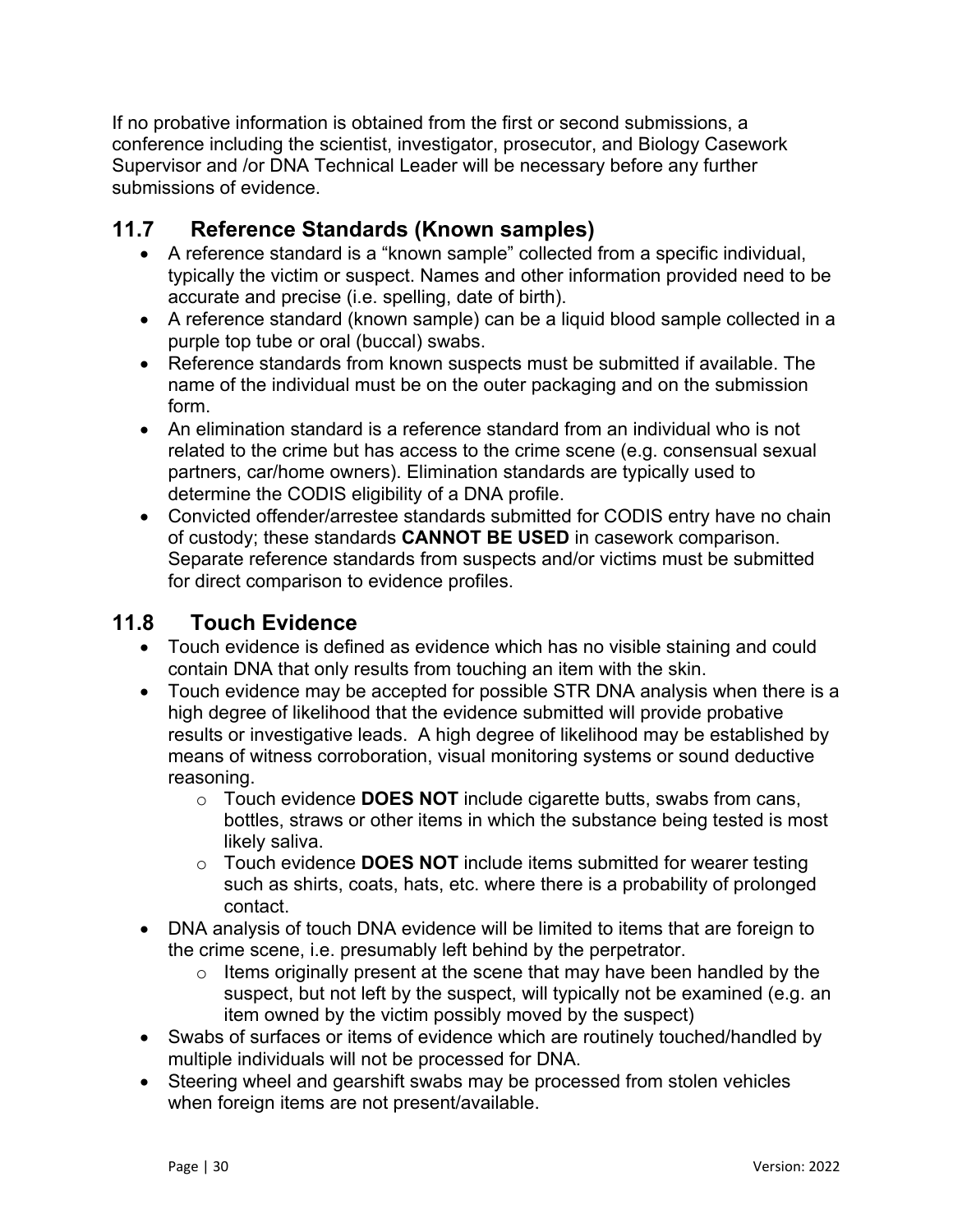- Touch evidence collected from public places **WILL NOT** be accepted (e.g. swabs from door handles, counter tops, etc.).
- Touch evidence from drug baggies **WILL NOT** be accepted.
- Elimination DNA standards should be submitted with touch evidence where appropriate
- Permission to submit touch DNA evidence not typically accepted requires permission from the Biology Casework Supervisor prior to acceptance.

### <span id="page-30-0"></span>**11.9 Weapon Offenses**

 Touch evidence from guns recovered in "felon in possession" cases require a known reference standard from the suspect(s) to be included at the initial evidence submission. DNA profiles obtained from felon in possession cases cannot be entered into CODIS so the laboratory must have the reference standards before laboratory analysis can be conducted.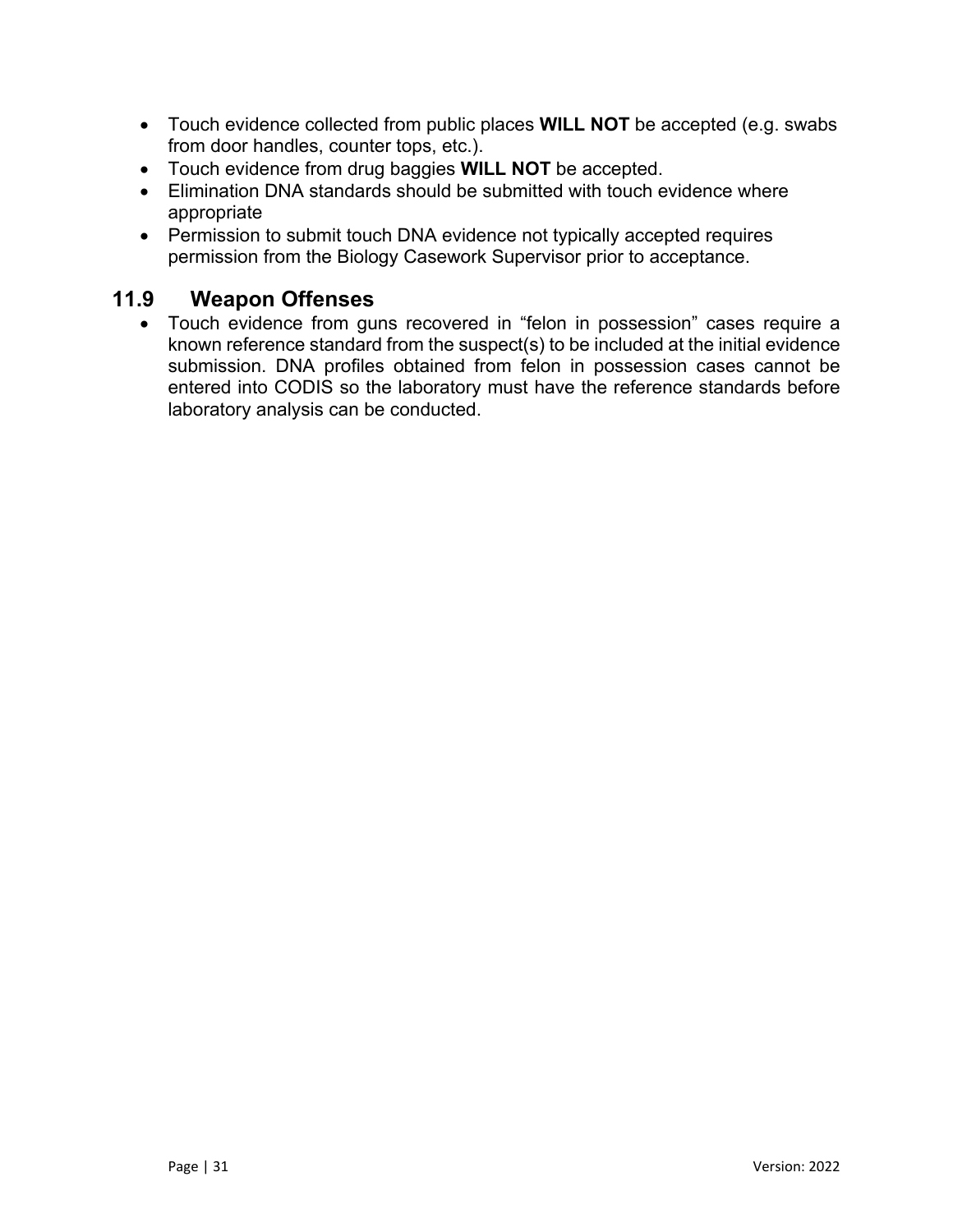## <span id="page-31-0"></span>**12 Notice to KBI Forensic Science Laboratory Customers**

ISO/IEC 17025:2017 International accreditation standards and ANAB Accreditation Requirements require the laboratory to notify customers (law enforcement, attorneys, court personnel, etc.) of certain laboratory policies and procedures. This notice will serve as a general notification to customers for the following areas:

### <span id="page-31-1"></span>**12.1 Review of Requests for Analysis**

Each request for forensic science analysis is reviewed by laboratory personnel. The laboratory will review each request to ensure that the customer's needs are understood and that the laboratory can meet those needs. Once the laboratory accepts a request for analysis, the accepted request is considered a contract between the customer and the laboratory.

### <span id="page-31-2"></span>**12.2 Changes to Contracts**

The laboratory may select the item(s) most appropriate for analysis and/or elect to not analyze all items submitted based on the needs and circumstances of the case. The laboratory does not consider this a change to the contract, and this may be done without additional notice to the customer.

The laboratory strives to provide the highest quality and most valuable forensic analysis possible. For those reasons, if analysts conducting testing identify alternate and/or additional testing that may prove beneficial to our customers, the laboratory may notify the customer. This notification will always be done if the proposed analysis will require consumption of the evidence and/or limit future examinations.

#### <span id="page-31-3"></span>**12.3 Subcontracting Analysis**

In limited circumstances, if the laboratory cannot provide the requested or necessary testing, a subcontracted facility may be used. The customer will receive notification by the laboratory prior to releasing any items to a subcontractor.

#### <span id="page-31-4"></span>**12.4 Selection of Methods**

The laboratory utilizes analytical methods that are generally accepted in the forensic science community and that have been validated by laboratory personnel and documented in written procedures. The laboratory will determine the most appropriate method(s) for analysis based on information and input provided by the customer.

## <span id="page-31-5"></span>**12.5 Deviations from Analytical Procedures**

The laboratory maintains a policy to allow for suggesting, evaluating, approving, and documenting deviation to policy and procedure, when necessary. These deviations are not routinely communicated on a case by case basis, but are documented according to laboratory policy and will be discussed with customers upon request.

#### <span id="page-31-6"></span>**12.6 Dissemination of Analytical Results**

Confidentiality of customer information is extremely important to the laboratory. Unless otherwise directed by our customers, on a case specific basis, the policy of the laboratory will be that members of the customer's agency, members of other agencies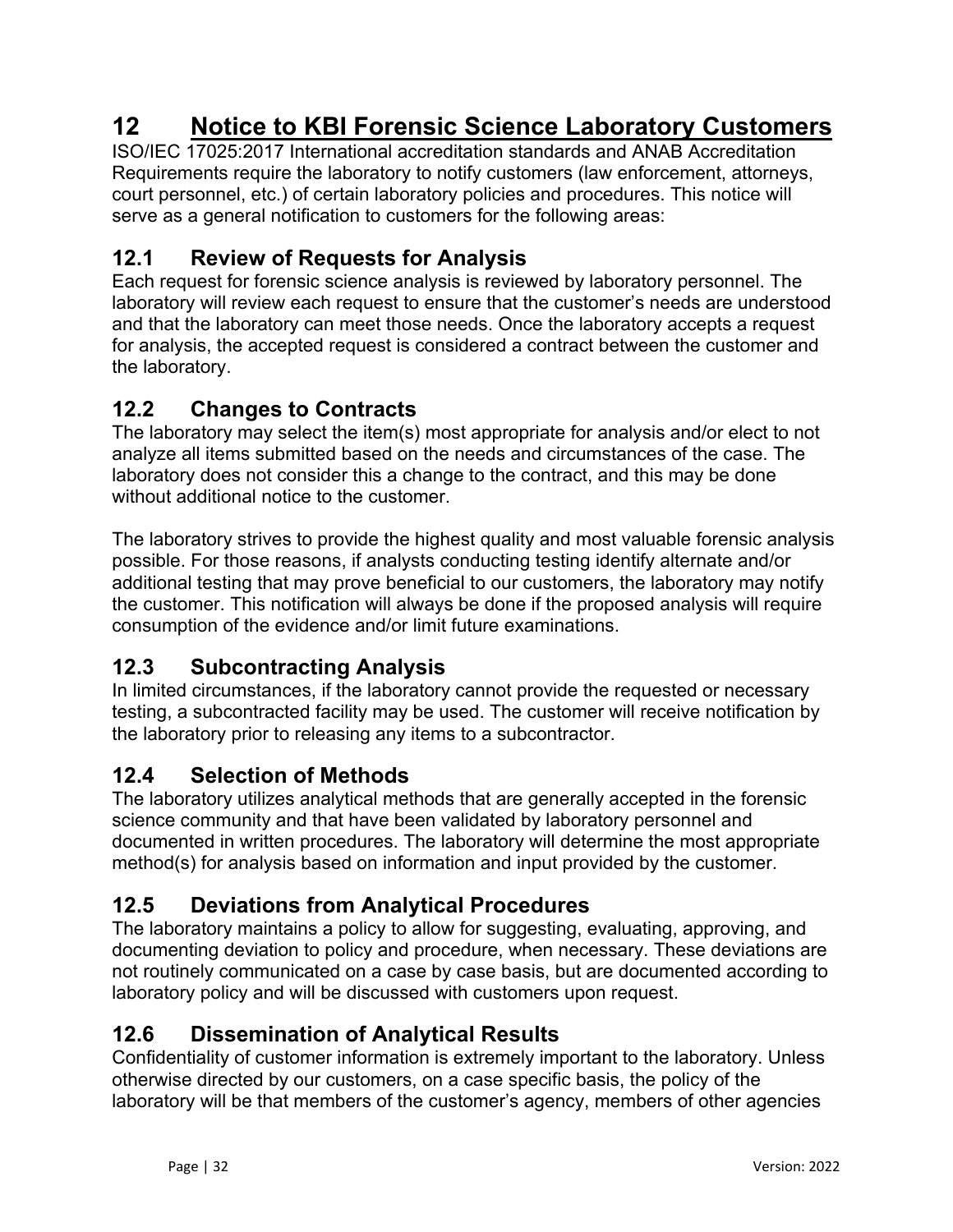that are part of a multi-agency investigation and the staff of the local prosecutor's office(s) will be considered to be the authorized recipients of information provided to, or generated by, the laboratory for the case.

The analytical methods used, date of receipt, date(s) of testing, and the condition of items tested may or may not be listed in the examination report. In any case in which a report does not include this information the laboratory will provide the information upon request.

## <span id="page-32-0"></span>**12.7 Disposition of Evidence**

Evidence accepted by the laboratory shall be returned to the customer upon the completion of examinations or when it is determined there are no applicable examinations. If the circumstance or nature of evidence precludes any evidence item(s) from being returned, the customer shall be notified of the disposition of the evidence item(s).

#### <span id="page-32-1"></span>**12.8 Customer Acceptance of Terms**

By submitting evidence to the KBI Forensic Science Laboratory the customer agrees to accept these terms.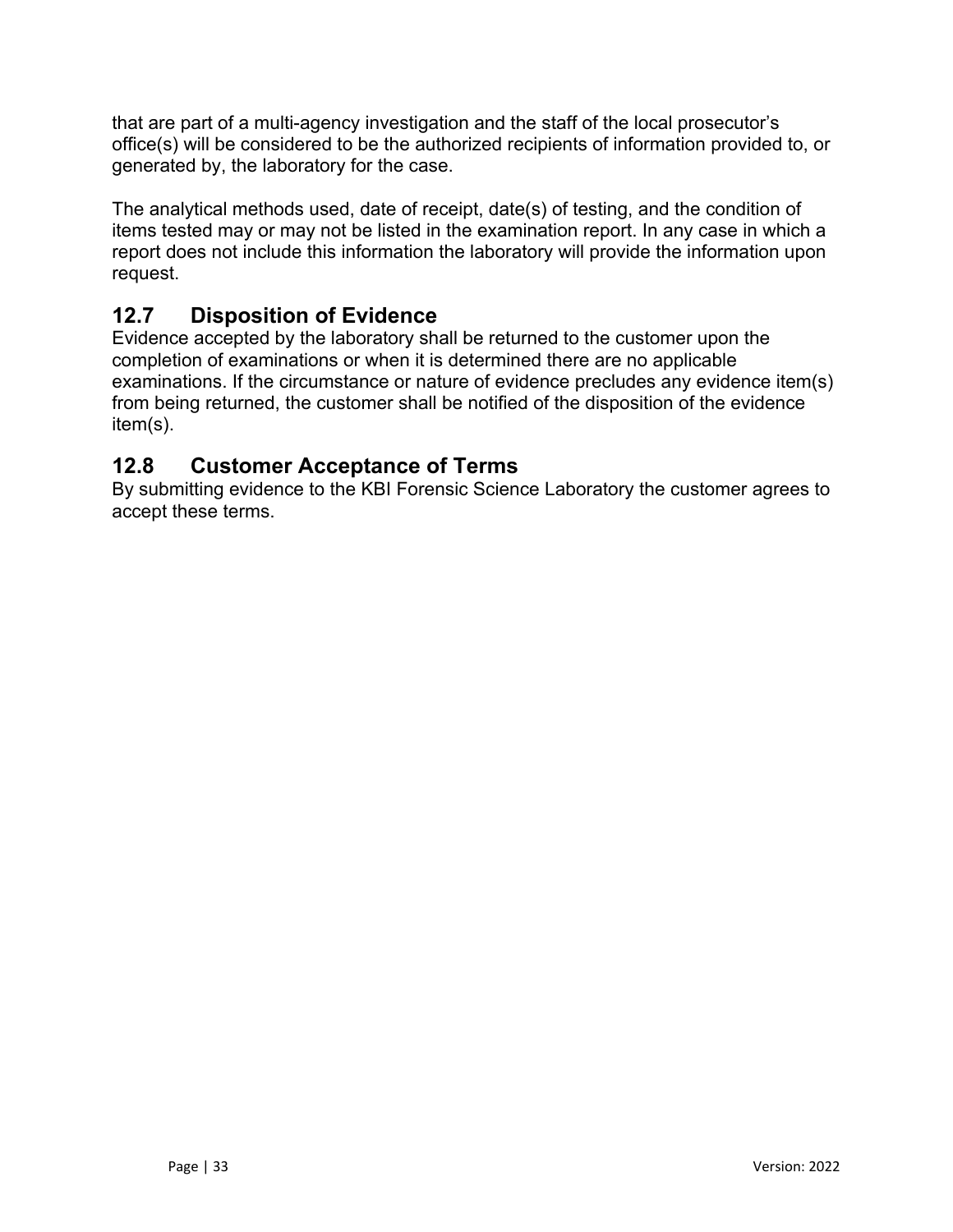# **Kansas Bureau of Investigation**

Kirk D. Thompson

*Director*

 Derek Schmidt *Attorney General*

## **Notice to KBI Forensic Science Laboratory Customers**

ISO/IEC 17025:2017 International accreditation standards and ANAB Accreditation Requirements require the laboratory to notify customers (law enforcement, attorneys, court personnel, etc.) of certain laboratory policies and procedures. This notice will serve as a general notification to customers for the following areas:

### **Review of Requests for Analysis**

Each request for forensic science analysis is reviewed by laboratory personnel. The laboratory will review each request to ensure that the customer's needs are understood and that the laboratory can meet those needs. Once the laboratory accepts a request for analysis, the accepted request is considered a contract between the customer and the laboratory.

#### **Changes to Contracts**

The laboratory may select the item(s) most appropriate for analysis and/or elect to not analyze all items submitted based on the needs and circumstances of the case. The laboratory does not consider this a change to the contract, and this may be done without additional notice to the customer.

The laboratory strives to provide the highest quality and most valuable forensic analysis possible. For those reasons, if analysts conducting testing identify alternate and/or additional testing that may prove beneficial to our customers, the laboratory may notify the customer. This notification will always be done if the proposed analysis will require consumption of the evidence and/or limit future examinations.

## **Subcontracting Analysis**

In limited circumstances, if the laboratory cannot provide the requested or necessary testing, a subcontracted facility may be used. The customer will receive notification by the laboratory prior to releasing any items to a subcontractor.